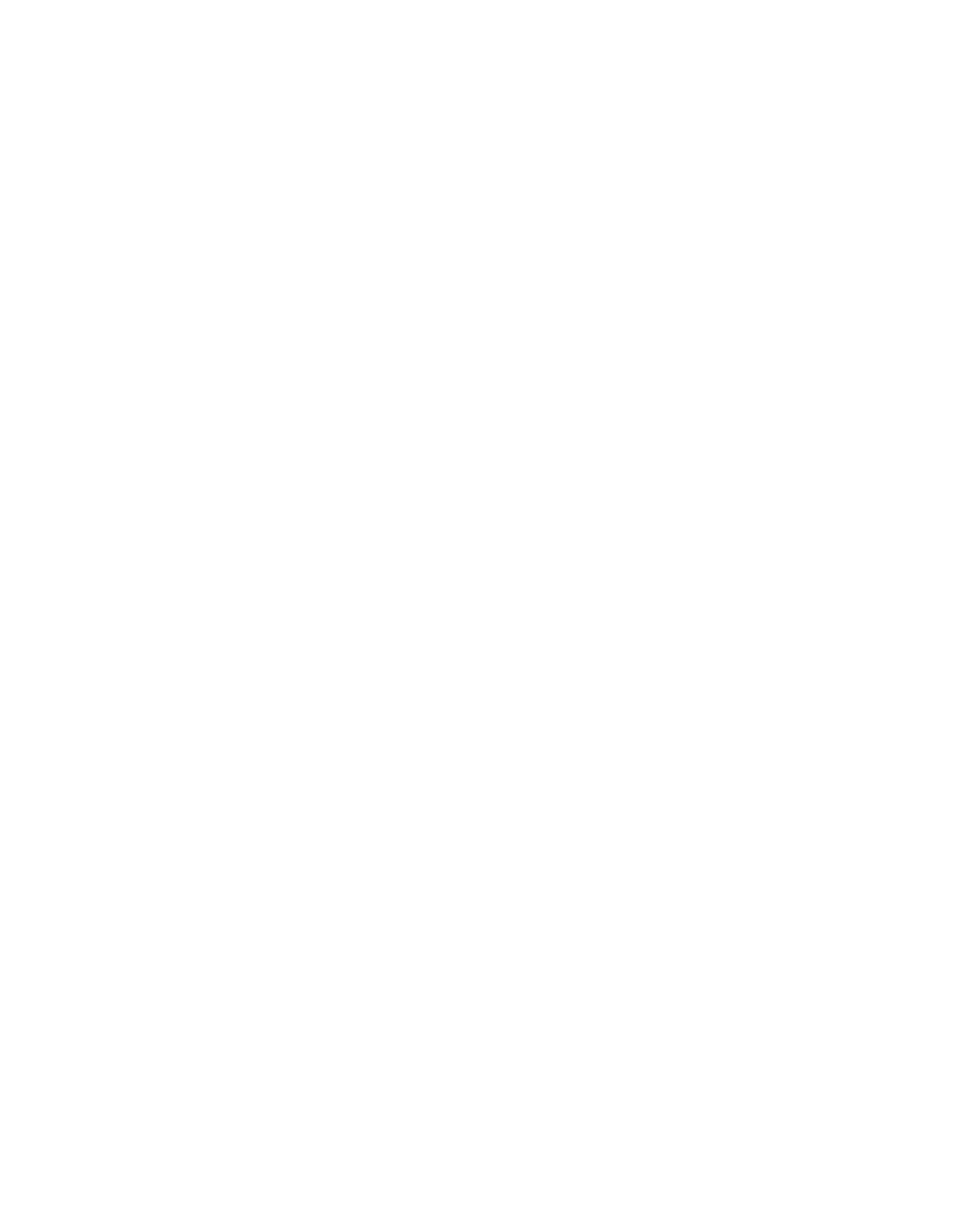## Introduction

The Global Council on Brain Health (GCBH) is an independent collaborative of scientists, health professionals, scholars, and policy experts from around the world working in areas of brain health related to human cognition. The GCBH focuses on brain health relating to people's ability to think and reason as they age, including aspects of memory, perception, and judgment. This is sometimes also called cognitive health, cognitive function or mental fitness. The GCBH is convened by AARP with support from Age UK to offer the best possible advice about what adults age 50 and older can do to maintain and improve their brain health. GCBH members come together to discuss specific lifestyle issue areas that may impact people's brain health as they age with the goal of providing evidence-based recommendations for people to consider incorporating into their lives.

We know that many people across the globe are interested in learning what they can do to maintain their brain health as they age. An abundance of sources are now available for people to find information, but it can be difficult to know what the weight of current science says when new and sometimes conflicting studies are reported. The GCBH makes its recommendations to help people know what practical steps they can take to foster better brain health and feel confident that it is based on reliable and scientifically credible information.

We aim to be a trustworthy source of information basing recommendations on current evidence supplemented by a consensus of experts from a broad array of disciplines and perspectives. We intend to create a set of resources offering practical advice to the public, health care providers, and policy makers seeking to make and promote informed choices relating to brain health.

### Social Engagement and Brain Health

Given the importance of the topic of social engagement for people of all cultures, the GCBH convened a meeting to discuss current scientific evidence underlying the question: how does social engagement affect our brain health as we age? On October 20-22, 2016, members of the GCBH met at Age UK in London. A list of participants and GCBH members are included in Appendix 1.

While individuals vary in the degree to which they seek out social connections, humans share a fundamental need to interact with other people. Experiencing relationships and enjoyable contacts with others and sharing joint activities usually contributes to people's feelings of well-being. From a brain health perspective, research suggests that older people who are more socially engaged and have larger social networks tend to have a higher level of cognitive function. The purpose of this paper is to provide a summary of this research. We know that loneliness and social isolation increase health risks in older people. Various factors like disability and major life events such as retirement or reduction in social networks can make it more likely that people become less socially engaged as they age.

Based upon their knowledge of current scientific evidence, the experts reached four points of consensus on the relationship of social engagement to brain health as people age. Based on this consensus, the GCBH issued twelve recommendations for adults aged 50+ to maintain and build social connections in order to help support their cognitive health over their lifespan. We also provide practical tips for those looking to expand their social engagement.

Following the recommendations, we outline the process the experts used to examine the evidence. The discussion section presents highlights of some of the most interesting parts of the deliberations during the meeting and subsequent refinement of the draft. The GCBH presents examples of social activities for adults that have been evaluated by social scientists to show positive benefits for adults' brain health as well as a variety of other common social engagement opportunities in Appendix 5. This paper is not intended to be an exhaustive review of all pertinent scientific literature on the topic of social engagement and brain health. Rather the selected references listed at the end provide helpful background material and present a sizeable sample of the current evidence base underpinning the GCBH consensus in this area.

**Acknowledgments:** AARP Policy, Research and International Affairs; AARP Integrated Communications and Marketing; and Age UK. **Suggested Citation:** Global Council on Brain Health (2017). "The Brain and Social Connectedness: GCBH Recommendations on Social Engagement and Brain Health." Available at www.GlobalCouncilOnBrainHealth.org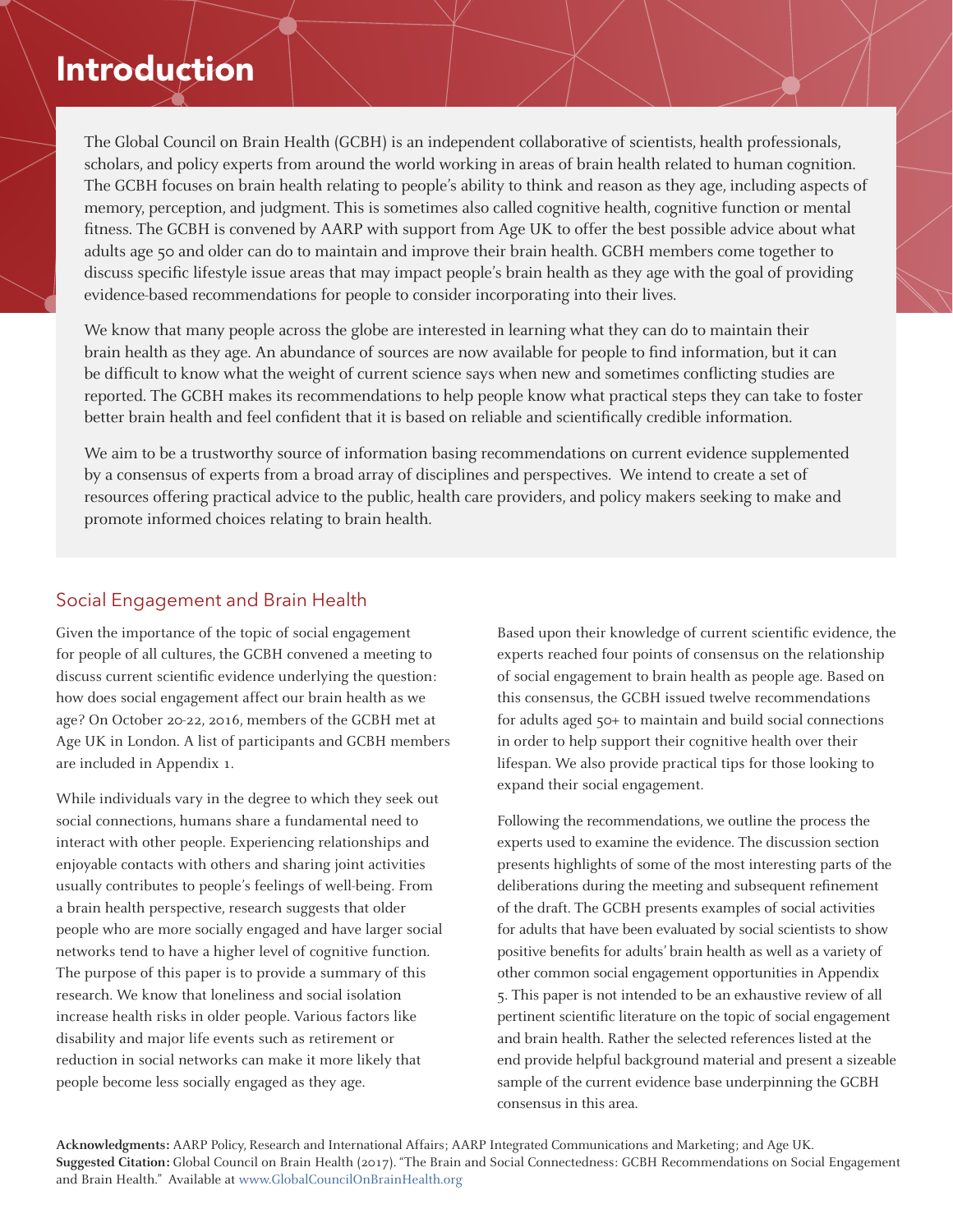## Principles Underlying the Social Engagement Discussion

People relate to others and experience social engagement in various ways. For example, personality, gender, culture, context, past relational experiences, and individual preferences can affect how people relate to and interact with other people one-to-one or in groups. The GCBH discussion began with a conversation about the several ways in which one can engage socially. People generally strive to engage in activities and connect with others in positive ways. At times, people may struggle to find and make social connections that are meaningful for them and, therefore, we should not impose values or judgments on the way people relate and interact. We also recognize that not all social interactions will be experienced as positive or meaningful, or foster a sense of well-being. Nevertheless, for the purpose of this document, the notion of social engagement refers to social interactions that are pleasing and meaningful to those who engage in them and have positive outcomes such as providing emotional and/or practical support.

There is mounting evidence that social engagement may help people maintain mental fitness. However, it has been difficult for researchers to produce definitive evidence for two primary reasons. First, designing experiments to study the effect of social engagement on the brain health of humans has important limitations. For example, while some social engagement experiments have involved studying animals housed alone versus those residing with one or more cagemates, it would not be considered ethical to design an experiment with humans wherein one group of individuals would be deprived of the company of others. Therefore, study designs intended to show cause and effect, referred to as randomized controlled trials, have not been used as often in social science research as they have been in other areas of brain health inquiry. Instead, scientists studying social engagement have largely relied on epidemiological research studies which are typically observational in nature. These assess different types and levels of human social engagement and compare people to each other rather than manipulating their level of social engagement to assess how those changes impact on people's brain health. A comparison of the strengths and weaknesses of randomized controlled trial and epidemiological study types in humans is provided in Appendix 3.

Second, social engagement is very often intertwined (or associated) with other activities that may also influence brain health, such as cognitive stimulation and physical activities that often occur in the company of other people. It is therefore difficult to tease apart which specific activity is responsible for the observed outcome. Is it the social component of an activity, or the physical or mental challenge, or even the combination of factors? To that end, most of the accumulated evidence to date is based on research that involves asking a large group of people various questions about their lifestyle. Investigators then examine how their answers may relate to their overall health, including their brain health. The weight of the current evidence suggests that social engagement tends to be linked to better cognitive health. Even so, epidemiological studies cannot conclusively establish that social engagement directly causes improvements or maintains brain health; people with better cognitive health may seek out more frequent and higher quality social engagements. Nonetheless, current expert opinion favors recommending social engagement for people as they age based on observational evidence, the other likely potential benefits of interacting with others, and the unlikely harm of becoming more socially active.

It is clear that the nature and amount of evidence available on the impact of social engagement on older adults' abilities to think and reason as they age, including using aspects of their memory, perception and judgment – the primary areas of the GCBH's work— is not as well-developed as the evidence relating to the impact of physical activity and sleep on brain health, the first two areas the GCBH addressed. Therefore, the recommendations on social engagement from the GCBH rely heavily on expert opinion and speak confidently to overall mental well-being. The GCBH agrees that the evidence suggests a positive impact of social engagement on brain health including benefits to adults' thinking and reasoning abilities. However, while there is some very good research evaluating the various effects of different aspects of social engagement on memory and reasoning skills, this is an area that requires significantly more analysis before stronger scientific consensus can be reached.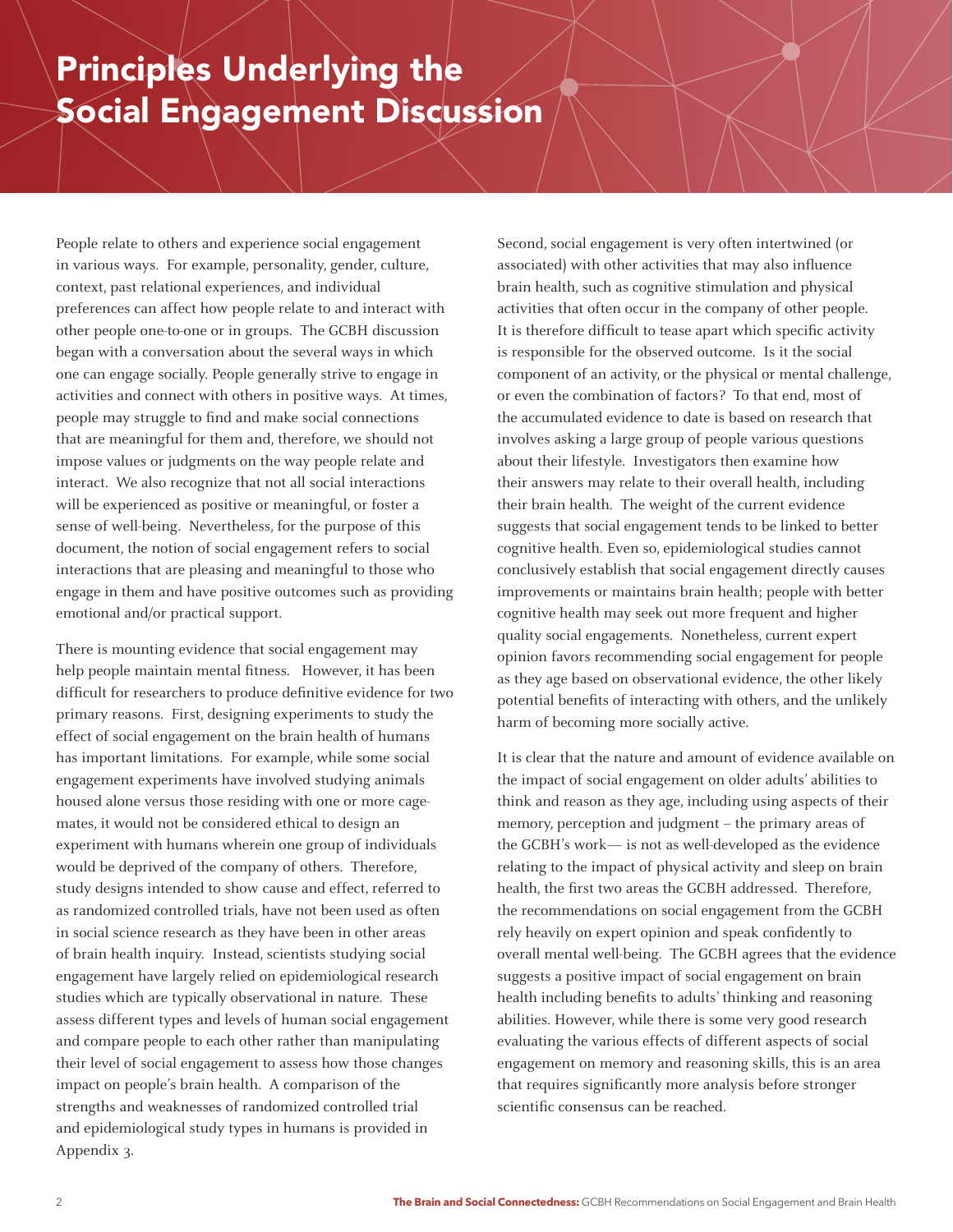## Consensus Statements

Taking the previous factors into account, the GCBH reached the following consensus statements and recommendations.

- 1. Social engagement is interacting with others, feeling connected to other people, doing purposeful activities with others and/or maintaining meaningful social relationships.
- 2. Social connections vary by their structure, function and quality (see Table 1), and these differences affect the outcomes of social engagement on brain health.
- 3. The weight of evidence suggests that social engagement helps maintain thinking skills and slows cognitive decline in later life.
	- a. Evidence from observational studies shows that people who are socially engaged have a lower risk of cognitive decline and dementia.<sup>1</sup>
	- b. There is promising evidence from a randomized controlled trial showing that individuals who are more socially engaged have a lower risk of cognitive decline.
- 4. In spite of the observed link between social engagement and cognitive health, there is not yet sufficient scientific evidence to conclude that social engagement can reduce the risk of brain diseases that cause dementia.
	- a. There is some evidence from observational studies that increased social engagement can lower the risk of certain diseases characterized by cognitive decline; however, such evidence is limited.
	- b. The GCBH is unaware of any randomized controlled study designed to investigate whether increased social engagement can lower the risk of dementia.

| -- | ۰. | . .<br>۰. | and the control of the con- |
|----|----|-----------|-----------------------------|
|    |    |           |                             |

| <b>Structural Components</b>                                                                                                                                                                                                                                            | <b>Functional Components</b>                                                                                                                                                                                | <b>Quality Components</b>                                                                                                                                                  |
|-------------------------------------------------------------------------------------------------------------------------------------------------------------------------------------------------------------------------------------------------------------------------|-------------------------------------------------------------------------------------------------------------------------------------------------------------------------------------------------------------|----------------------------------------------------------------------------------------------------------------------------------------------------------------------------|
| (the features of social connectedness)                                                                                                                                                                                                                                  | (the nature of interactions)                                                                                                                                                                                | (individuals' experience)                                                                                                                                                  |
| • Composition of group: age, gender, cultur-<br>al diversity<br>• Duration of contact<br>• Frequency of contact<br>• Individual vs. group activity<br>• Presence or absence: family or friends,<br>partner, spouses, neighbors<br>• Size of group (s)<br>$\bullet$ Type | Complexity (emotional and behavioral<br>dimensions)<br>• Instrumental support<br>• Emotional support<br>• Intensity<br>• Intergenerational dynamic (transfer of<br>knowledge)<br>• Reciprocity<br>• Variety | • Fun/ Novelty<br>· Joyfulness<br>• Meaningfulness/ Purposefulness<br>• Satisfaction with ties<br>• Sense of belonging<br>• Sense of social well-being<br>• Supportiveness |

*1 What the GCBH means by "risk" is defined in the Glossary in Appendix 2.*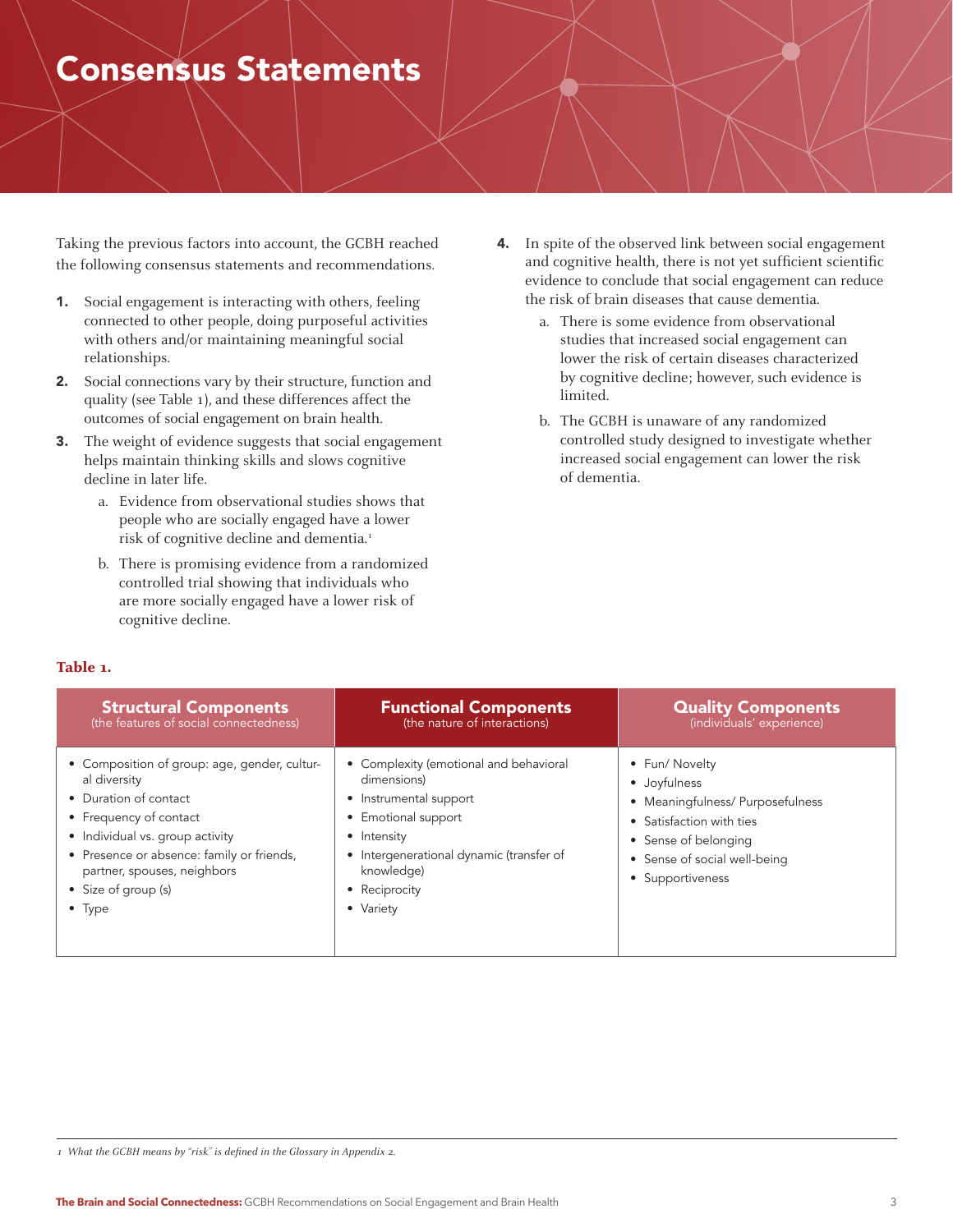## Recommendations

Below are recommendations to optimize and promote social engagement. The recommendations are ordered so that the first ones might be appropriate for people who have very few social connections. This is followed by suggestions for those who are relatively socially active. The final recommendations are for those people who are already socially active. The GCBH recommends that these people consider increasing the diversity or variety of their engagement. It is recommended that people should generally maintain a variety of the suggested types of engagements.

### **To promote meaningful social engagement:**

- 1. Focus on the relationships or social activities you enjoy the most.
- 2. If you have no one around who can help you engage socially, turn to professionals who can assist.
	- a. Examples: telephone hotlines, drop-in centers, a chat with a local religious leader, etc.
- 3. If you feel lonely, you can try to change this by making a new connection or by seeking different opportunities to engage with others.
- 4. If there are barriers to interacting with people (e.g., difficulty getting around, unsafe neighborhood), see if you can identify someone you could ask for help, and let someone assist you in making connections.
- 5. Try to keep a circle of friends, family or neighbors with whom you can exchange ideas, thoughts, concerns and practical matters, and who can also help or encourage you. It does not need to be a large group of people as long as those in it are important to you and you are important to them. Try to have at least one trustworthy and reliable confidante to communicate with routinely (e.g., weekly), someone you feel you can trust and you can count on.
- 6. If you are married, this can benefit your cognitive health, but you should consider fostering other important relationships. Individuals who have never married or are divorced or widowed often have many other connections that provide support.
- 7. Try to speak every now and then (e.g. monthly) with relatives, friends and/or neighbors; communicate in person, or by phone, email or other means.
- 8. Help others, whether informally or through organizations or volunteer opportunities. For example,

visit a lonely neighbor or friend, shop for/with them, or try cooking together.

- 9. Maintain social connections with people of different ages, including younger people. Keep in touch with grandchildren or volunteer to help people at a local school or community center. Think about the skills you have and that you use routinely that might be valuable to pass on to others. Offer to help teach a younger person skills you may already have, such as cooking, organizing an event, assembling furniture, saving for the future, investing in the stock market, etc.
- 10. Add a new relationship or social activity you didn't try before. Place yourself in everyday contexts where you can meet and interact with others (e.g., stores or parks).
- 11. Be active and challenge yourself to try out organized clubs, courses, interest groups, political organizations, religious gatherings, or cooking classes.
- 12. If you are already socially active, diversify your activities. Consider joining or starting a group that doesn't exist in your community and is centered around a common interest (e.g., a work out group).

### **Practical tips for those who have trouble engaging socially:**

- 1. People can take small steps to connect with others. Share a smile a day with someone, show interest in someone by asking how they are, hold a door for someone, and practice a random act of kindness.
- 2. Reach out to neighbors or acquaintances whom you may not have spoken to in a long time: for example, call, send a card, email, or check social media.
- 3. Look at the list of additional resources that we provide in Appendix 1 and consider using them.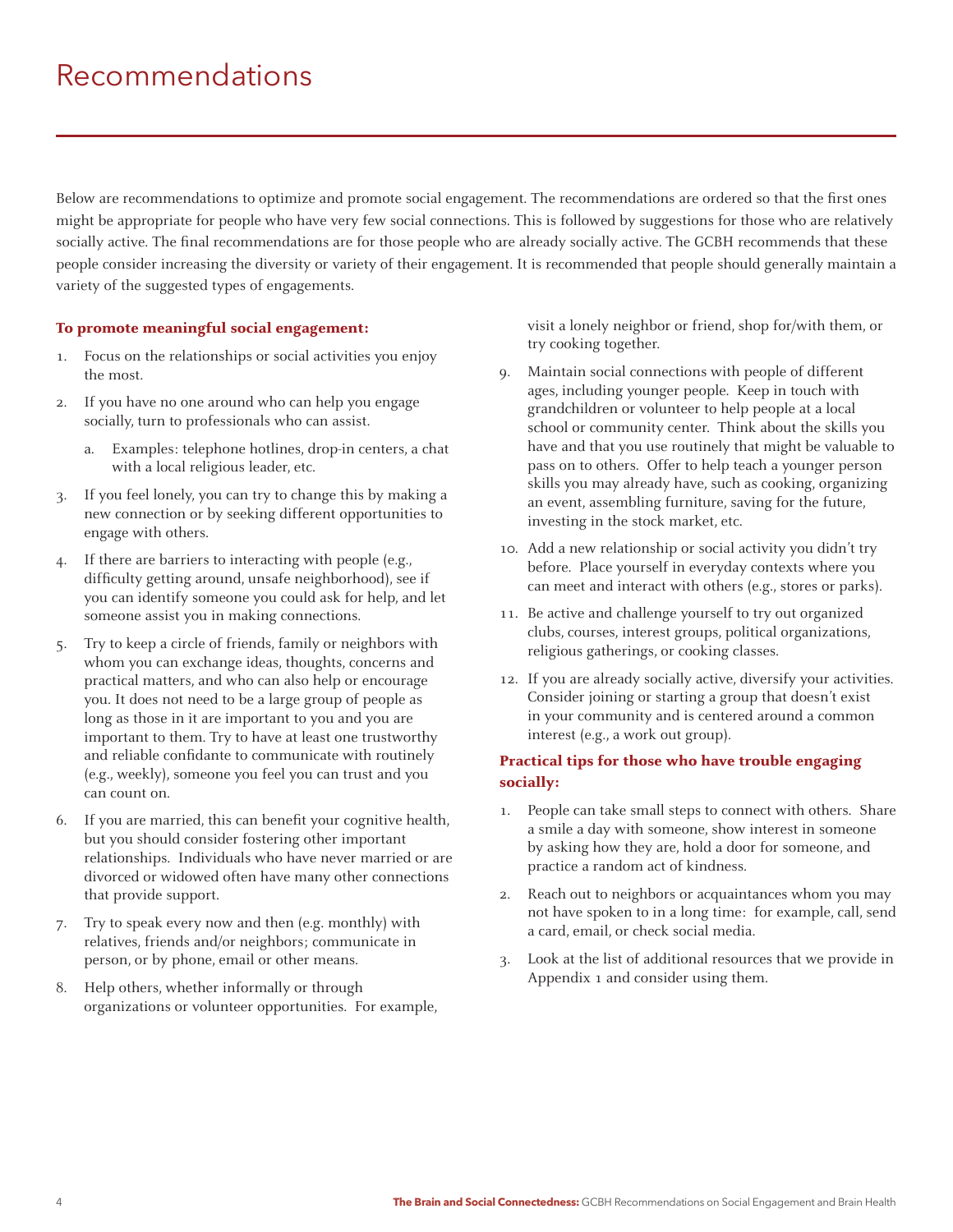## Process Used to Produce the Consensus and Recommendations

Issue specialists were selected to participate with the GCBH because they are considered leaders in their fields. Each specialist has conducted research that has significantly contributed to the body of evidence connecting social engagement with brain health amongst older adults. The diverse areas of their expertise represent different perspectives and disciplines including gerontology, psychology, epidemiology, and public health.

Seven issue specialists from four continents were asked to critically examine the state of the science as of October 2016. The issue specialists considered the following major questions as a framework to guide their deliberations. (The complete set of discussion questions considered is available in Appendix 4.)

- 1. What does it mean to be socially engaged?
- 2. Does the type of social engagement make a difference in outcomes among older individuals?
- 3. Does the purpose of social engagement make a difference in outcomes among older individuals?
- 4. Does social engagement influence cognition or brain function as you age?
	- a. Do adults 50+ who stay socially engaged as they age maintain (and/or?) improve cognitive abilities?
	- b. Do adults 50+ who stay socially engaged as they age maintain cognitive abilities more than those who don't?
	- c. Are there structural and functional changes in the brain in individuals who are socially engaged?
	- d. Does social engagement directly affect cognition or does it work by impacting other mechanisms known to affect cognitive functions, i.e. by reducing stress, increasing exercise and movement, etc.?
	- e. Does loneliness directly reduce cognitive function or is it that reduced cognitive function makes you lonely (i.e., reverse causality or relationship between the two)?
	- f. How can communities help older people become or stay socially engaged?
		- i. Neighborhood social cohesion
		- ii. The built environment: age-friendly communities

The issue experts engaged in an in-depth moderated discussion, follow-up conference calls, and an exchange and refinement of drafts with the Governance Committee and other participants. This document summarizes the consensus reached and recommendations agreed to for adults interested in adopting behaviors that could help them lead more socially enriched lives and may promote their brain health.

Seven Governance Committee members participated during the in-person meeting. The entire Governance Committee provided input to the document during subsequent conference calls and emails in December 2016. The Governance Committee issuing the recommendations are independent health professionals from across the globe representing diverse expertise in epidemiology, public health, neurology, psychiatry, geriatrics, clinical psychology, social gerontology, cognitive neuroscience, neuropsychology, pharmacology, medical ethics and health policy, and neurodegeneration.

Liaisons from civic and non-profit organizations as well as other academic institutions with relevant expertise in brain health and social engagement issues were invited to provide input and feedback during the Issue Experts and Governance Committee's refinement of this document.

The Governance Committee applied their expertise to determine whether they concurred with the statements, evaluated the objectivity and practicality of the proposed recommendations, and considered the usefulness of the information presented in the document. The GCBH Governance Committee reviewed this summary document to decide whether it accurately reflected the current state of science in the field. The Governance Committee approved the document on January 23, 2017.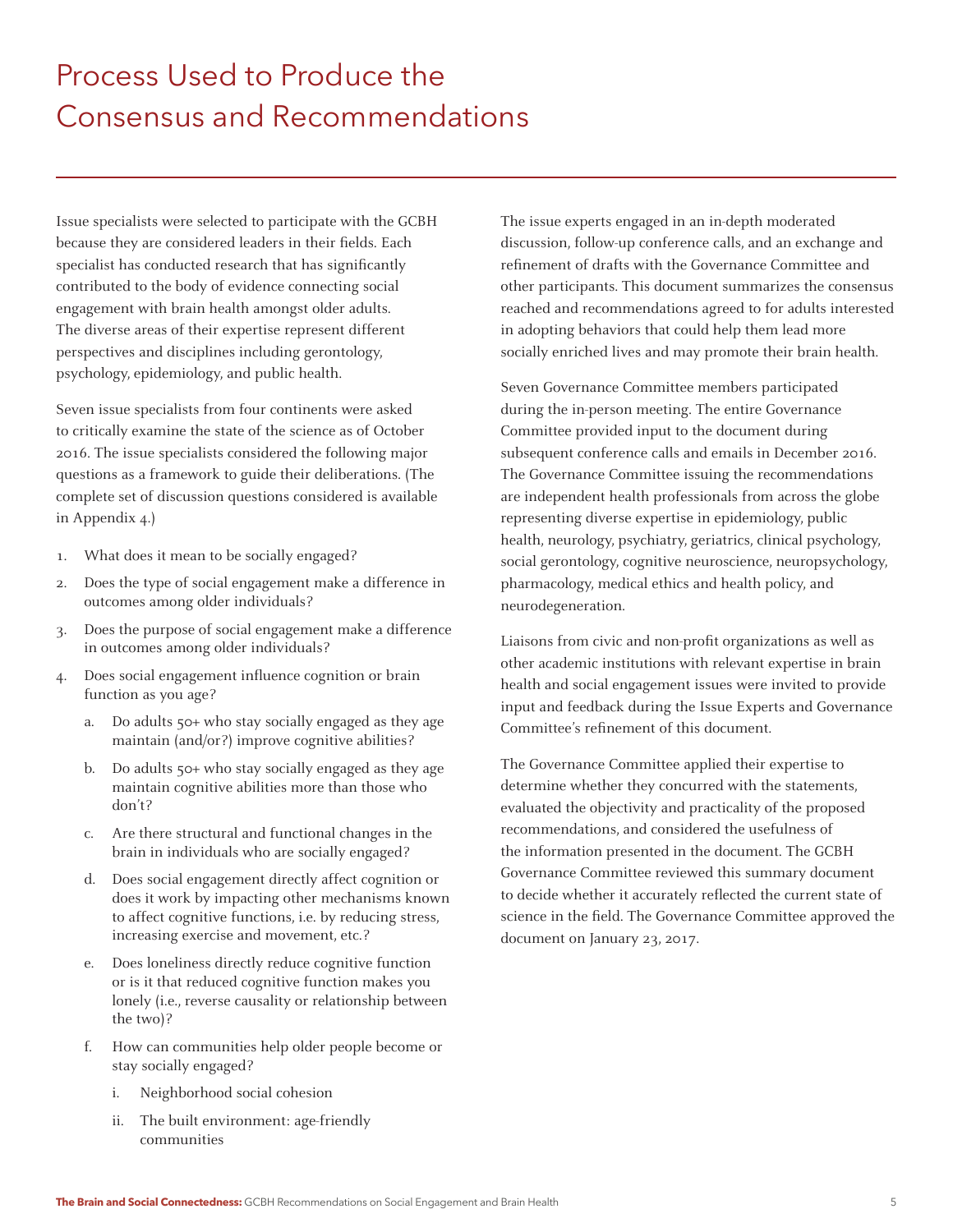### **Changes in Social Networks as We Age**

Social networks encompass a broad range of factors such as the nature of the network, satisfaction, marital status of members, number of ties, perception of being understood/misunderstood, and reciprocity in relationships (see Table 1). The quality of an individual's social network can play a role in cognitive function, and the experts think that maintaining a variety of social connections and meaningful interactions with people may be a protective factor against cognitive decline as we age.

As people age, it is common that their social networks change and sometimes grow smaller. Life transitions can change both size and composition of social networks. For example, people may retire from employment, or because of illness or death of friends, family and associates, the number of people individuals are exposed to may decrease. The death of a friend or family member, and particularly the loss of a spouse, has been shown to detrimentally impact overall health as well as cognitive health. The absence of significant social relationships has been suggested to be as detrimental to a person's health as smoking, high blood pressure, and obesity. But the profound sense of loss that comes with these transitions may be partly offset by developing or maintaining connection through other kinds of social relationships that can help with coping with the loss.

People may also choose to be more selective in the connections they choose to maintain later in life. The "socioemotional selectivity theory" explains that as people grow older and experience changes in cognitive capacities, they may become increasingly selective with their relationships and invest more resources in emotionally meaningful goals and activities. The constriction of social networks, however, is not necessarily inevitable, as new living arrangements or different companion or volunteer opportunities occur and new family members such as grandchildren are born. How people relate and interact with others is modifiable because people can change their interactions and lifestyles to improve effective or meaningful social engagement as they age.

### **Nature of Evidence Reviewed**

Social activities vary widely across cultures around the world. This diversity can explain the differences that exist in both the type and intensity of social activities that are studied. The GCBH undertook a rigorous examination of scientific evidence from across the world that focused on the relationship of social engagement to cognitive and brain health. The evaluation was based on a review of randomized controlled trials and epidemiological studies published in peer reviewed journals, as well as the issue specialists' opinions. The impact of social engagement on the health of individuals across the lifespan has been well documented in countries such as the United States. However, far fewer studies have captured the impact in other regions of the world, nor have very many studies been specific to brain health.

There have been some randomized controlled trials that have tested the impact of real-world engagement on cognitive ability of adults age 50 and older. These studies, such as Experience Corps and the Synapse project (See Appendix 5, Section A1 and A2), support a causal relationship between social engagement and cognition, though more studies are needed because these activities often include multiple factors that could positively impact cognitive functioning in addition to the social component.

### **Challenges of Reverse Causality**

When we explore potential links between social engagement and brain health, we always need to consider whether it is social engagement that benefits brain health, or vice versa. That is, if we experience changes in our thinking skills we may choose to, or feel the need to, change the frequency and type of social engagement in which we participate. In that scenario, reduced social engagement would be an outcome of declining brain health. In many studies, it's not possible to determine which factor comes first. When researchers have collated results across studies, the outcome has suggested that, on balance, better social engagement is good for brain health, but more research in this area is needed.

### **Loneliness**

While strong social bonds can boost health and improve quality of life, loneliness caused by poorly functioning relationships increases the risk for mental and physical disorders. In fact, negative relationships with a lot of strain may increase feelings of loneliness. Loneliness and isolation are different concepts. People can feel lonely even if they are often surrounded by others. Loneliness occurs when people feel there is a gap between the social engagement they want and what they have. Self-reported loneliness increases the risk for cognitive decline in older people. Chronic loneliness has more detrimental effects on brain health over time than temporary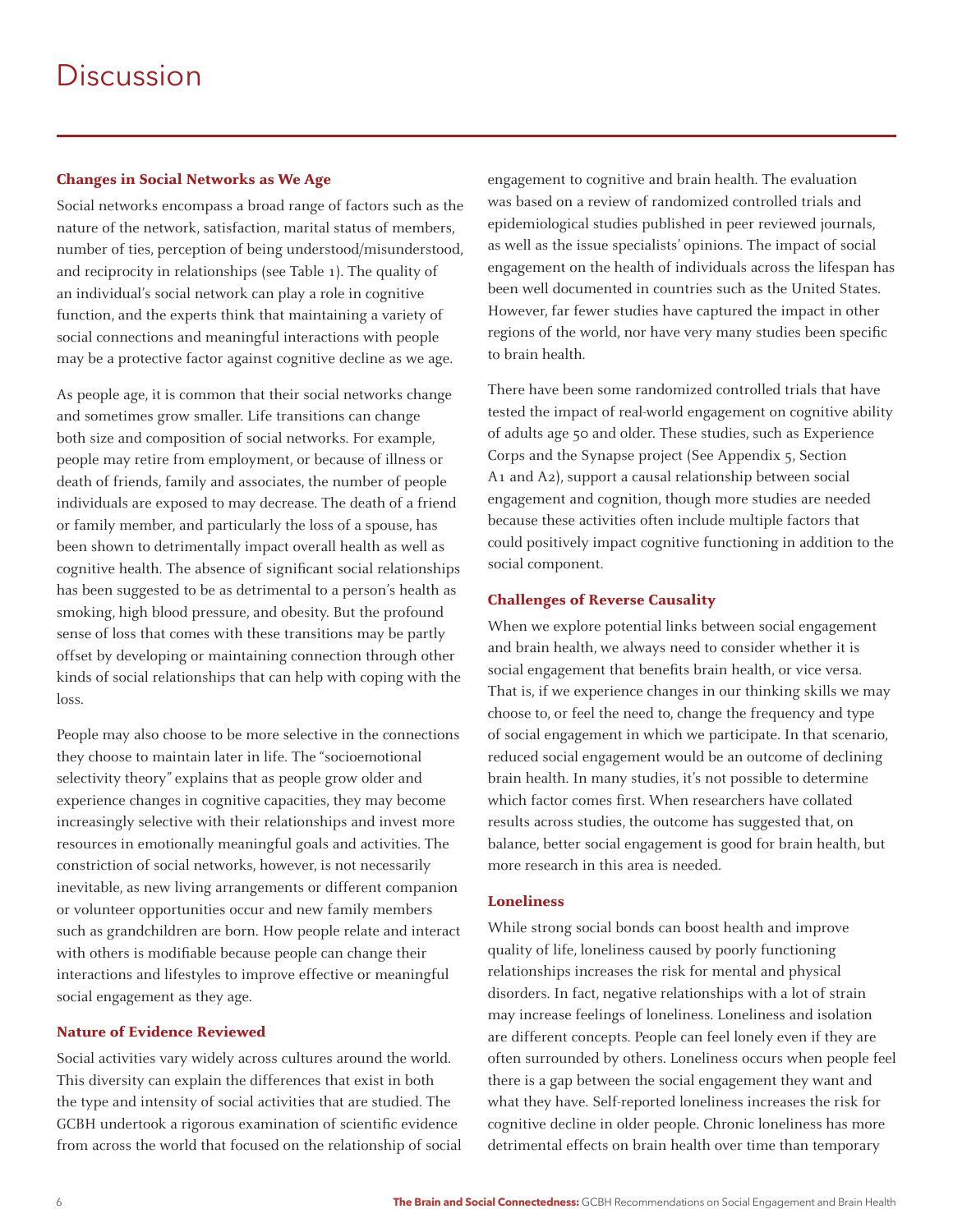periods of loneliness. In the case of individuals diagnosed with a chronic disease or disability, feelings of loneliness can be even more profound. Losses in physical function and self-care capacities, for example, can lead to reduced social engagement, which in turn accelerates cognitive decline. Changes in everyday competence in this way can lead to feelings of loneliness.

AARP Foundation is spearheading Connect2Affect. This is a research-based platform designed to create a deeper understanding of loneliness and isolation, draw attention to the issues caused by the lack of social engagement, and catalyze action to end social isolation among older adults. Learn more at connect2affect.org. Other helpful resources are listed in Appendix 1.

### **Neuroimaging and Neuropathology Studies**

There is compelling evidence that social engagement has positive impacts on the brain, though more research is needed. Such evidence includes neuroimaging data reflecting positive changes in the brain associated with social engagement. Here we describe three seminal studies in the field that include neuroimaging data. Experience Corps (see Appendix 5, section A1), an intergenerational social health promotion program, reported on the effects of examining brain function and brain volume for participating men and women. Remarkably, findings in an fMRI study showed that purposeful activity embedded within a social health promotion program improved cognition and related brain function. A subsequent randomized controlled trial further showed that Experience Corps halted and, in men, even reversed declines in brain volume in regions vulnerable to dementia (e.g., the hippocampus) over a span of two years. These were the first studies to incorporate neuroimaging into intervention studies that directly examined the impact of a multimodal social engagement program on markers of brain health in older adults.

The Synapse Project (see Appendix 5, section A2), also utilized fMRI in a randomized trial to assess the impact of group engagement in high-challenge activities (quilting or digital photography or a combination of both) as compared to socializing only. fMRI analysis revealed that individuals randomized to cognitively demanding, purposeful activities showed improved cognition and brain function that were not seen in the socializing only group. Finally, the Rush Memory and Aging Project is another study that examined factors associated with healthy cognitive aging. Results showed that those with larger social networks were better protected against the cognitive declines related to Alzheimer's disease pathology. In other words, Alzheimer's disease pathology

was less likely to be associated with cognitive impairment among persons with large social networks as compared to individuals with smaller social networks. More research is needed, however, to determine whether social engagement helped to buffer the brain causing people to exhibit fewer symptoms of the disease.

### **Purpose and Generativity in Life**

The GCBH also examined evidence related to purpose in life. Purpose in life refers to the extent that people see their lives as having meaning, a sense of direction, and goals to live for. A sense of purpose is shaped by social structural and functional factors, including gender roles, and is influenced by changing life circumstances, such as retirement. Several intervention studies have shown that purpose in life may be a promising target for prevention and intervention strategies aimed at enhancing health, including cognitive and brain health. A mounting body of research also suggests that having a sense of purpose in life is associated with a wide range of positive health outcomes (e.g., reduced risk of Alzheimer's disease, cognitive impairment, heart attacks, strokes, death), health behaviors (e.g., more likely to use preventive health screenings, engage in more physical activity, and sleep quality), and biological functioning (e.g., reduced levels of inflammation and cortisol). The exact mechanisms linking purpose with better health are unclear, but growing research suggests that people with higher purpose are more proactive in taking care of their health. This may be prompted by an overarching outlook in which life itself is greatly valued.

In addition, the opportunity to make a lasting contribution, known as generativity, has been seen as a key to successful aging. Core to the feeling of generativity is a commitment to promoting younger generations. Throughout life, generativity can occur via numerous social roles, including parenting, mentoring, caretaking, and civic engagement. Participation in "Experience Corps," an intergenerational civic engagement program in which older adults volunteered in their community schools, increased generative desire and generative achievement in such older adults. That kind of participation may result in a number of health benefits, and particularly in brain health, as described above and further in Appendix 5.

### **Digital Social Engagement**

Advancements in digital technology, along with increasing internet access and the development and use of social media across the world, present new opportunities for older adults to engage socially. In using computer-based communication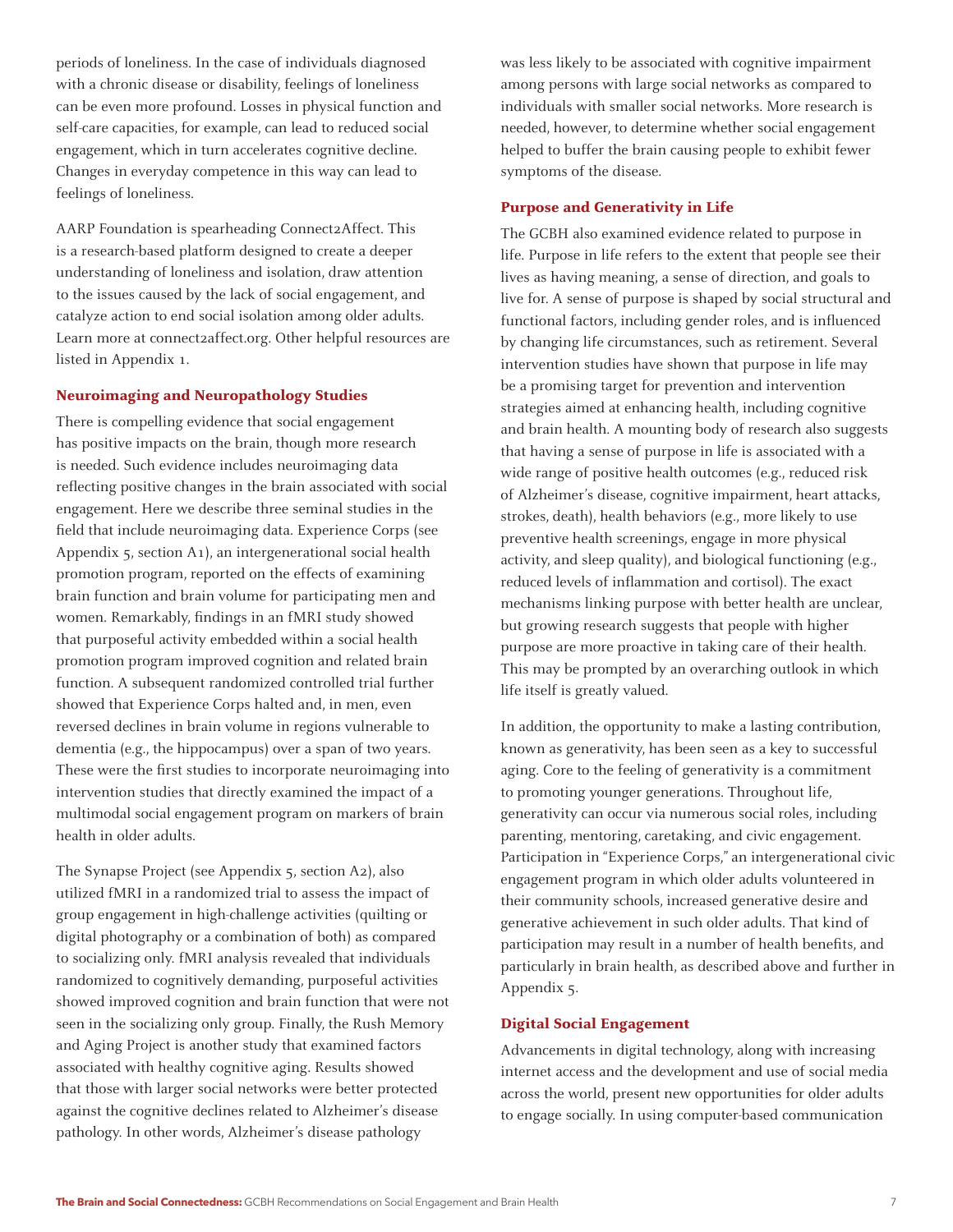platforms, such as email, Instant Messaging Software (IMS, e.g., WhatsApp, WeChat, Skype, or), Social Networking Sites (SNS, e.g., Facebook), online communities, blogs, etc., seniors may both *maintain* their relationships with family and friends and *expand* their existing social world. Typically, the digital engagement complements rather than replaces inperson communication. For example, grandparents living far from their grandchildren can use digital platforms to keep in touch with them, and old friends can use such technologies for daily updates as well as for planning offline get-togethers. Similarly, new relationships formed online often spillover into the physical world, although some online relationships remain digital only.

Whereas digital relationships may not offer the same qualities of in-person contact, they offer many social rewards for the individuals involved. For example, studies of online communities for older persons showed that community members report numerous benefits including intellectual stimulation, playful experiences and emotional support. Such social engagement may be particularly valuable for older individuals living in remote places and/or facing mobility limitations. To an extent, it may compensate for lost relationships and offer relief and distraction from stressful circumstances. In addition, thanks to the anonymity, invisibility and the opportunity for reading and responding to communication intermittently as schedules permit rather than at the same time, digital engagement enables people to easily communicate with others and express their feelings, opinions, and skills. This has been theorized to allow greater control and more self-disclosure and lead to personal development and improved self-image for adults in later life.

Studies have found that learning computer and internet skills enhances a sense of independence and creates a process of empowerment due to the power of change and the power of knowledge. Internet use is also associated with higher levels of social connectivity, higher levels of perceived social support, decreased feelings of loneliness, lower levels of depression, and generally more positive attitudes toward aging.

Moreover, there is some evidence demonstrating that digital engagement effects on cognitive abilities in later life are similar to that of in-person communication. An Australian study involving more than 5,000 older men found that those who use computers have a lower risk of receiving a diagnosis of dementia by up to 8.5 years, and an experimental study conducted in the United States revealed that older adults, after learning to use Facebook, performed about 25 percent better on memory tasks. Nevertheless. as noted in the knowledge gap section below, the relationship of digital

social engagement to brain function is an area in which significantly more research is needed before consensus on its effects can be reached.

### **Close Relationships**

A meaningful relationship with another person can bring companionship, love, happiness, and comfort to an individual's life. The impact of close relationships, particularly marriage, on an individual's health has been investigated from both a physical health and psychological well-being perspective. The health of a husband or wife is strongly associated with his or her spouse's health. Participating in a fulfilling romantic relationship can be very beneficial. However, the benefit of such a relationship depends on its quality. In addition to psychological wellbeing, relationships have been found to be associated with a broad range of other health outcomes including cardiovascular, endocrine and immune function. Yet relying exclusively on one primary relationship for all social interaction can lead to isolation if the other person should become sick or die, so it remains important to develop a range of other social relationships as the above recommendations suggest.

Handholding has been found to decrease levels of the stress hormone, cortisol. A friendly touch can also serve to calm one down and reduce the stress response. Couples have been shown to be able to regulate each other's physiological response to threat through handholding. It should be noted, however, that the role of touch in interpersonal relationships varies widely in different cultural contexts.

In many parts of the world, the number of years that couples may enjoy one another's company after children move out has increased. The opportunity to engage in more regular sexual activity may be a result of a renewed sense of privacy. Increased time alone with a partner and sexual activity can have a positive impact on physical and psychological well-being as one ages. Research has shown that engaging in intercourse is related to a higher quality of intimate relationships. This in turn can also result in lower rates of depressive symptoms and better cardiovascular health in both men and women. However, there is very limited research on the effects of sexual activity on cognitive function in older adults.

### **Pets / Companion Animals**

Pets can provide a nonhuman form of social support and companion animals can play multiple roles in our lives. The benefit of human-animal interactions to human health is an area of growing research. A number of therapeutic, physical, psychological and social benefits of pet companionship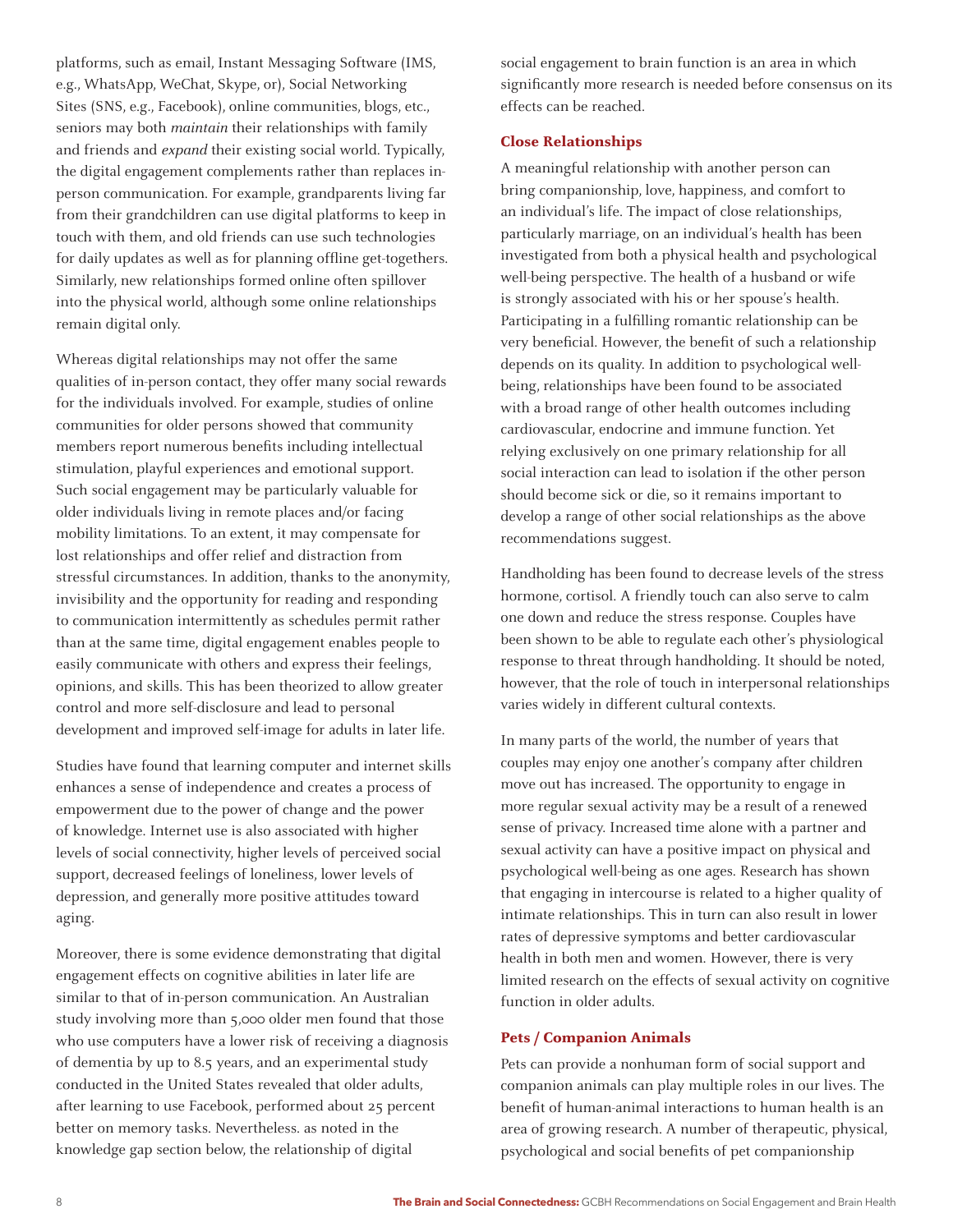have been reported. Taking care of pets can give a sense of purpose and structure to a pet owner's day. Pets such as dogs, cats, and birds can also serve an important role as a catalyst for social interaction. Dogs have been described as social "ice-breakers" by serving as a conversation trigger between strangers or casual acquaintances. As a result, dog walkers are more likely to experience social contact and conversation with other people than walkers without pets.

Specific benefits to adults interacting with animals range from findings of reduction in depression, anxiety, and social isolation to decreased blood pressure, reduced risk of heart attacks and increased physical activity. It should be noted, however, that along with the increase in physical activity, comes the risk of pet-related falls, particularly in the older population. There also needs to be recognition that some people are fearful of animals, that various cultures view animal companionship very differently, and that frail elders may reach a point where they can't properly care for the animal. More research is needed on which types of pets are best suited to be companion animals.

Studies have been conducted to examine the effect of pets on the cognitive aging process in healthy individuals as well as those with dementia. Several small investigations of pet therapy have reported improvements in behavior in people living with dementia. For example, research has found that people with Alzheimer's disease have shown reduced verbal aggression and anxiety in the presence of animals. Animalassisted therapy is commonly used in nursing homes.

#### **Neighborhood Social Cohesion**

A growing body of research suggests that social characteristics of neighborhoods, such as neighborhood social cohesion, are associated with a wide range of health behaviors and outcomes. Neighborhood social cohesion is the perceived degree of connection among neighbors, and people's willingness to intervene for the common good. Neighborhood social cohesion is characterized by the degree to which residents feel they belong to the area, and the degree of trust that is shared among neighbors. Higher neighborhood social cohesion has been associated with a range of positive health behaviors and outcomes including increased physical activity, increased number of attempts to quit smoking, decreased risk of heart attacks, and increased use of preventive healthcare services. Further research on the specific impact on the relationship of neighborhood social cohesion to adults' cognitive function is needed however before the GCBH can draw conclusions in this area.

### **Traditional community and family social engagement**

Participation in family and community activities through traditional and cultural practices is another form of social engagement. The relationship between social engagement and level of cognitive function in many regions of the world often focuses on self-reported health. Unique traditional and cultural social activities are yet to be fully examined in studies assessing links between aging and cultural social activities. Refer to Appendix 5, section C.

### **Sharing of Food can be a Communal, Socially Engaging Activity**

The centrality of food in our lives has led to a tradition of eating with others and therefore has long been associated with social engagement. Food is also an occasion for sharing and giving. In this way, food is a focus of many social activities. An example of how food has been used to spark social engagement can be found in the Appendix 5, Section B.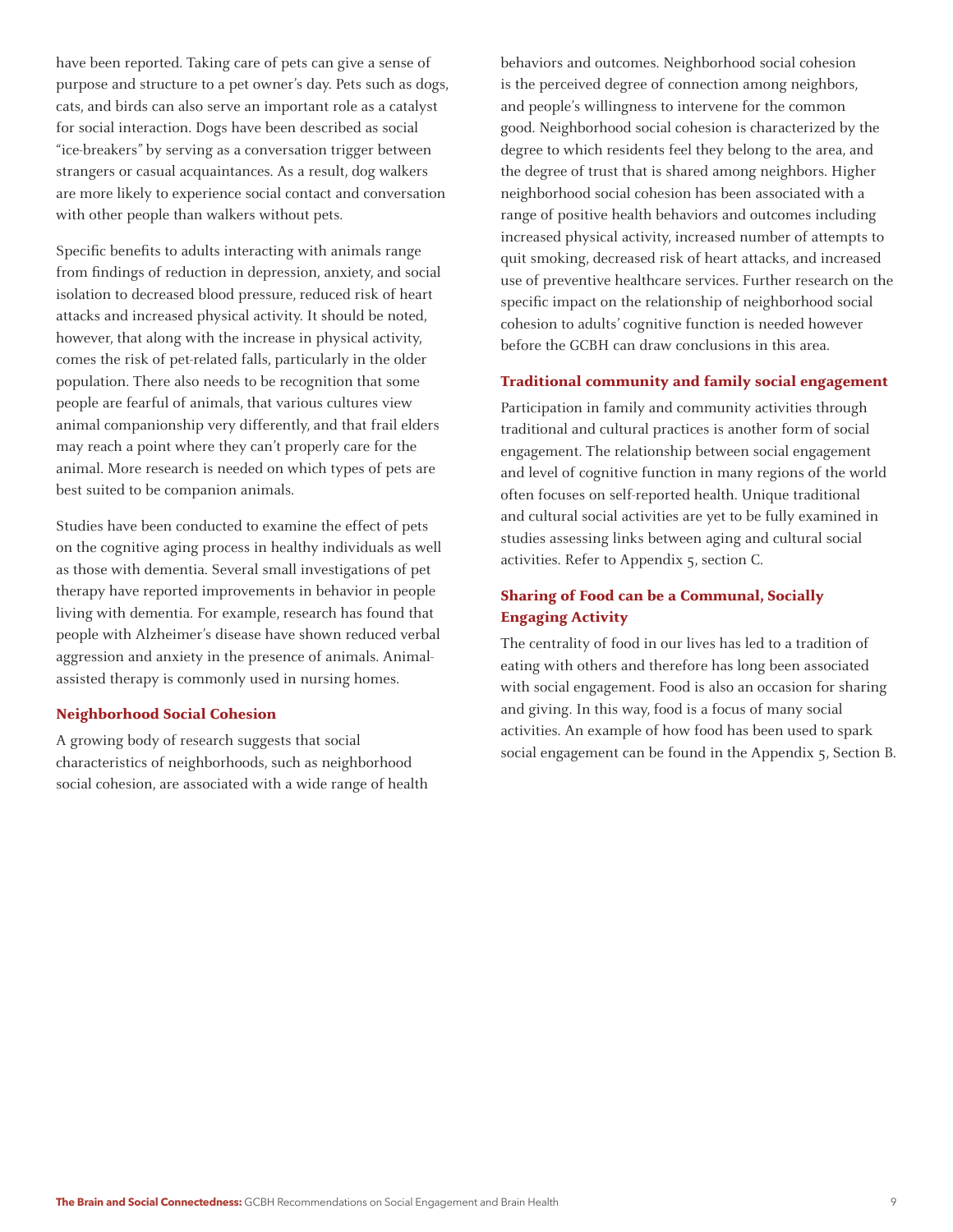### **Developing consistent measures and definitions of social engagement**

As the field of research surrounding social engagement continues to develop, particularly as new technologies become available, there is opportunity to further develop consistent measures and definitions of social engagement. This will aid in the creation of a cohesive body of knowledge and in evaluating strength of the evidence. The definitions and tools need to take into account different personal, cultural, and environmental factors because these differences can impact the outcomes of social engagement.

Moreover, as researchers develop interventions, they should emphasize inexpensive, widely available, and non-invasive measures that can be applied across different populations and cultures. When it comes time to apply and scale-up successful evidence-based therapies, it is those factors that will determine feasibility of use and therefore the practical benefit for the most number of people.

### **Age-Friendly Communities**

Age-Friendly communities are being implemented across the world. One of the perceived benefits of living in an age-friendly community is that housing, transportation and community planning can facilitate increased and better quality social engagement. The built environment and neighborhood characteristics play a role in enabling or promoting people's engagement in physical and social activities, particularly for older individuals as well as those with disabilities. If you have to stop driving and lack access to other forms of transportation, this can reduce your participation in a range of social activities particularly if you live in rural or suburban communities. Further research is needed on how age-friendly communities serve as optimal models to enhance social engagement to potentially improve health/well-being, including brain health. Development of Age-Friendly and Dementia-Friendly communities are supported by GCBH conveners Age UK and AARP as well as by the Alzheimer's Society in the UK and Dementia Friendly America. These communities are the focus of increasing discussion among policy makers around the world as cities seek to meet the needs of older residents. The World Health Organization's (WHO) Global Network for Age-friendly Cities was established in 2010 to connect communities and organizations around the world that have a commitment to becoming more age-friendly.

### **Digital Connectedness vs. In-person Connections**

Older adults are the fastest growing segment among internet users around the world. Parallel to the increase in the number of users is a considerable growth in the body of knowledge on older persons' use of the internet. Previous studies focused on several key issues, including internet utility for older adults (e.g., communication, information and recreation), impact of use on their health and emotional wellbeing, barriers and limitations concerning internet use, and interventions such as special training, specific technological applications and senior-friendly design. Studies conducted to date, however, have not delved into individual differences among users, nor have they explored potential negative effects of Internet use on well-being in later life. Thus, we must further develop our understanding of the particular ways in which participation in virtual communication may affect seniors' well-being.

As communication technology expands, digital engagement is being discussed as a way to counteract social isolation or feelings of loneliness. However, there is not yet a body of evidence to establish to what extent digital engagement can effectively promote cognitive health in later life. The vast majority of developed evidence around social engagement and its association with cognitive function has been based upon physical, in-person connections, not virtual ones such as those available through the internet. Additional research is required to explore to what degree and how digital engagement contributes to brain health in old age.

### **How Social Engagement Impacts the Brain is Still Largely Unknown**

The mechanisms by which social engagement interacts with brain functioning is unclear. There are several theories.

### Why might social engagement affect the brain and its function?

### Possible Mechanisms/Theories

- A stress reduction pathway (physiological)
- "Use it or Lose It" principle (engagement utilizes active cognitive skills) or increasing cognitive reserve (the mind's resistance to brain damage/pathology)
- Promotes access to emotional support
- Providing access to tangible or informational resources or help in making better decisions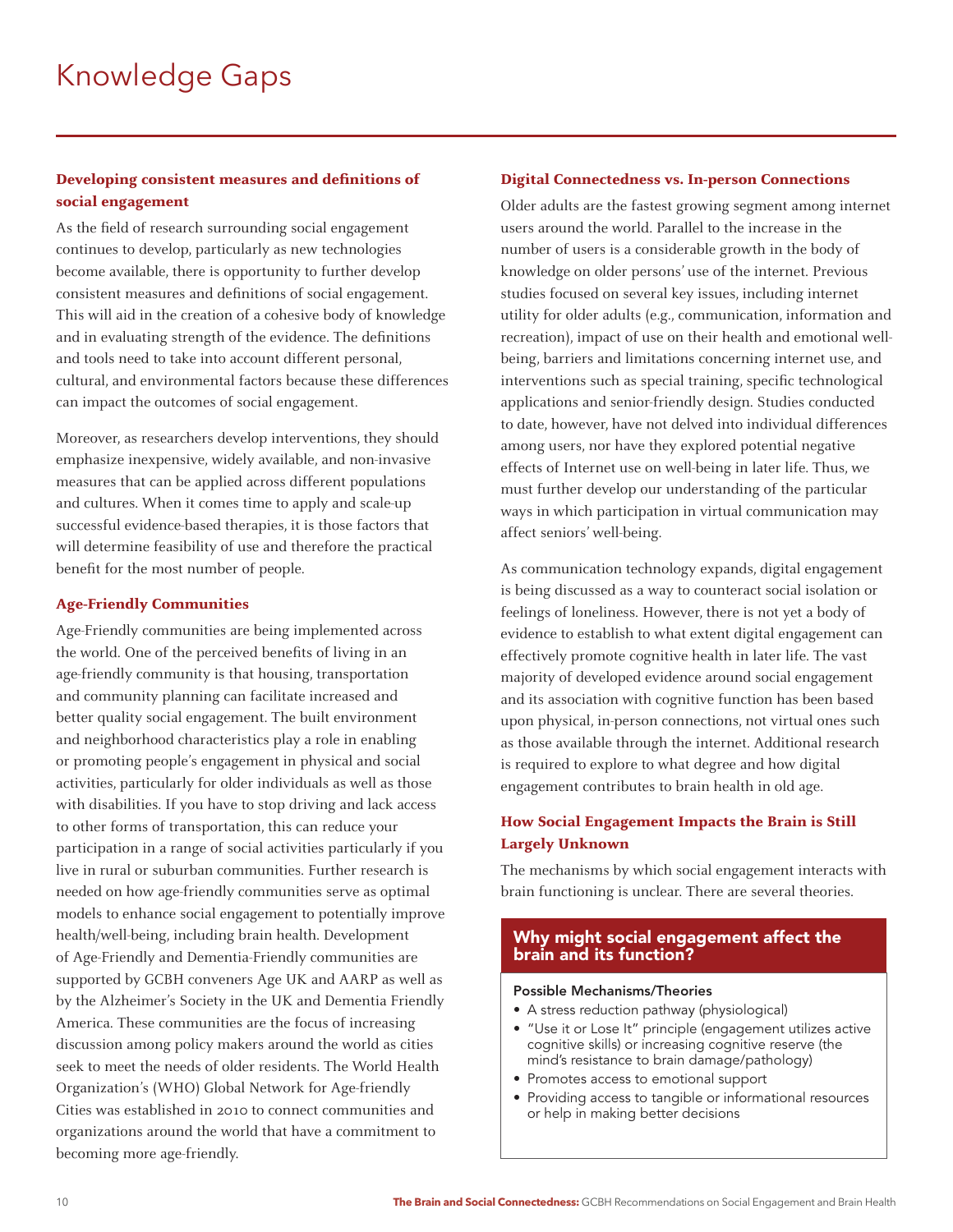### **Developing Area of Inquiry: Social connections can be positive or negative, ineffective or effective.**

Social relationships vary considerably, and in fact, not all interactions can be viewed as positive. In that regard, the quality of social integration and level of social support and even strain a person may experience from social connections should be considered.

- A. Effective relational interactions occur when people are able to engage in a conversation in a reciprocal manner whereby everyone in a conversation feels validated in a warm, genuine and accepting manner.
- B. Ineffective relational interactions are described as instances whereby individuals act in a judgmental manner or only engage in the interaction from their own perspective (lacking empathy for others). Other ineffective interactions may occur where individuals

jump from topic to topic without explaining the relevance to the people they are trying to relate to. Ineffective relational interactions includes situations in which a person's social goals and psychological needs are unaddressed due to the observable manner in which they relate to other people. One area of research has also looked at perceived threats leading to ineffective social engagement. This may occur if an individual experiences abuse, for example during childhood, or when people have experienced emotional abuse at some point in their life.

C. Social engagements perceived as unsafe trigger natural defense strategies (fight, flight, freeze) to protect people against the perceived threat. While this paper has discussed the impact of positive social interactions, research around the cognitive effects of negative interactions should also be considered.

## Conclusion

The impact of social engagement on peoples' abilities to think and function independently as they age, including the impact on their memory, speed of processing information, executive function, or planning ability, may depend upon the meaningfulness of social interactions and on how positively people feel about these interactions. Therefore, the benefits may depend on what people do and with whom they interact. Demographic factors such as ethnicity, gender, age, socioeconomic status, family structure, and living arrangements all play a role in how people experience and respond to social engagement. Though evidence supports that interacting with others may slow cognitive decline, the impact of social engagement on brain functioning has yet to be fully determined. Continued research on this topic is necessary as there is substantial interest in identifying interventions involving social engagement activities to reduce the risk of cognitive decline in older adults.

The consensus statements and recommendations above are based on the current state of science as of October 2016. As further developments occur in the study of the impact of social engagement on brain health, the GCBH will periodically revisit these recommendations and provide updates when appropriate.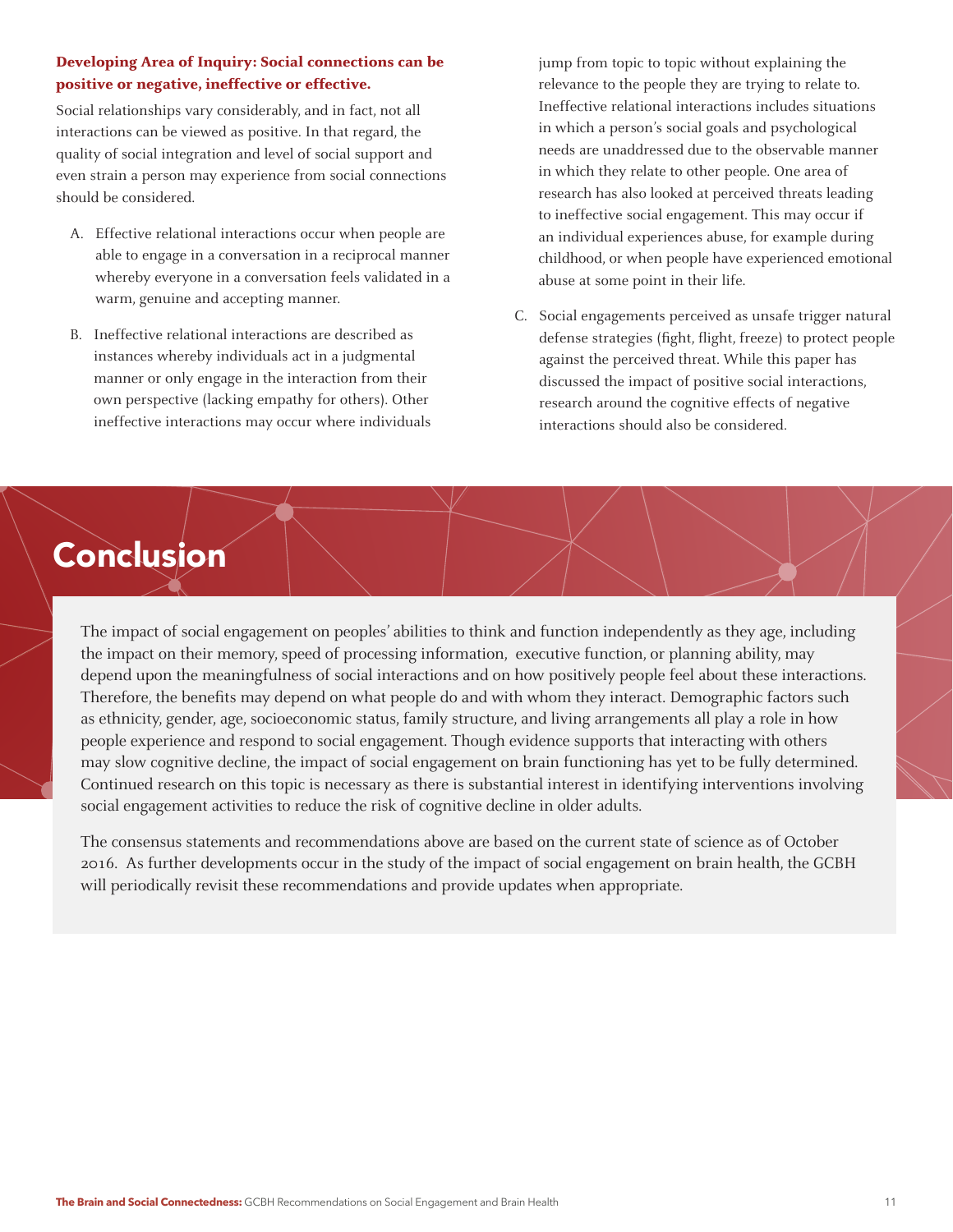## List of Appendices

- 1. Participants, with List of Additional Resources
- 2. Glossary
- 3. Comparison of Epidemiological versus Randomized Controlled Trials
- 4. Discussion Questions
- 5. Different Programs and Types of Activities Encouraging Social Engagement
- 6. Disclosure Statement of Potential Conflicts of Interest
- 7. Funding
- 8. Selected References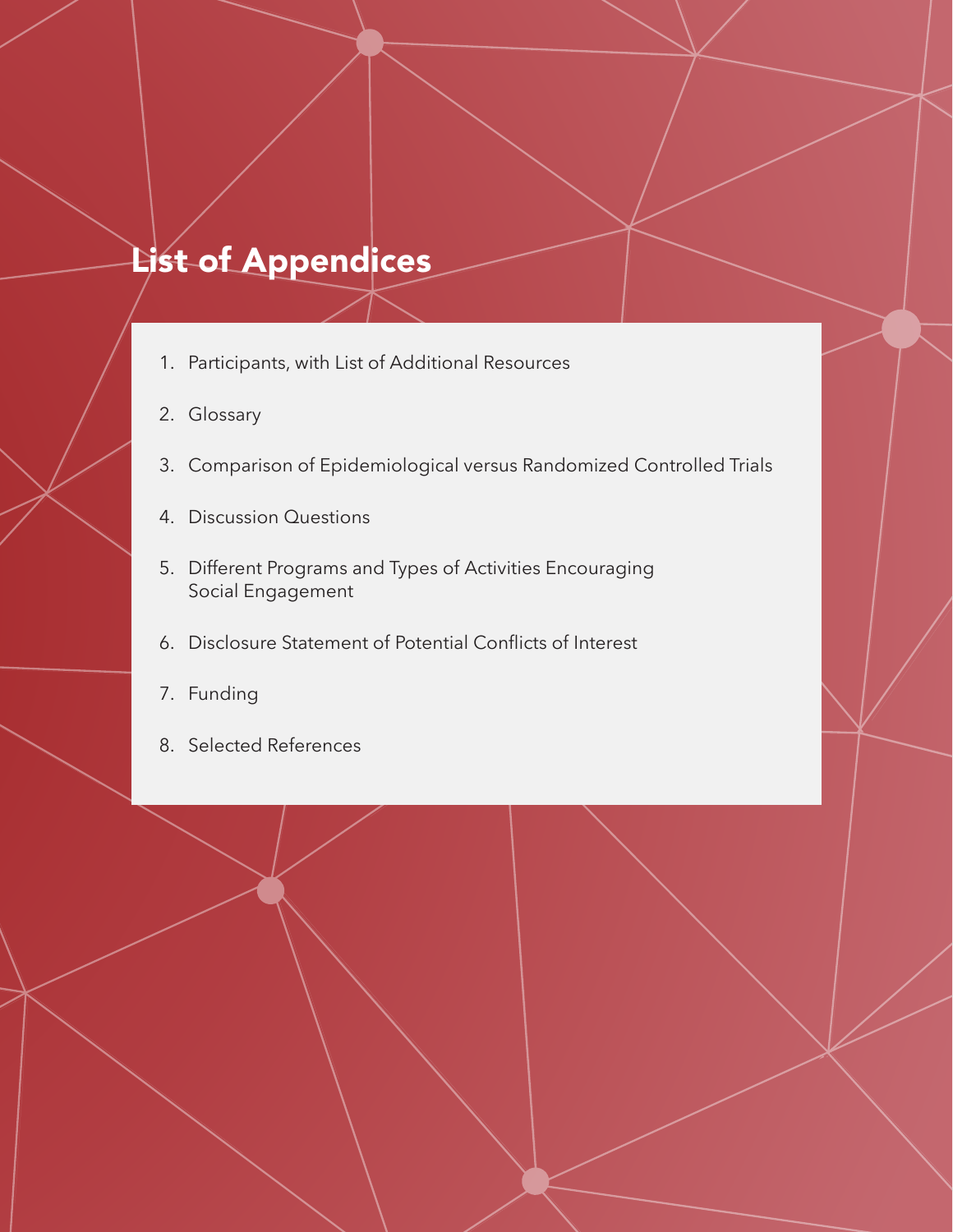### 1. Participants

Members of the Global Council on Brain Health are independent health care professionals and experts coming from a variety of disciplines. The social engagement issue specialists and Governance Committee members formulated these recommendations, the Governance Committee approved them.

### **Issue Specialists**

Michelle Carlson, Ph.D. *Johns Hopkins University, USA* 

Alan Gow, Ph.D. *Heriot-Watt University, United Kingdom*

Howard Litwin, Ph.D. *Hebrew University of Jerusalem, Israel*

Eric Kim, Ph.D. *Harvard University, USA*

Katsunori Kondo, M.D., Ph.D. *Chiba University and National Center for Geriatrics and Gerontology, Japan*

Chengxuan Qiu, Ph.D. *Karolinska Institute, Sweden*

Vera Roos, MA, DPhil *North West University, South Africa*

### **Governance Committee**

Marilyn Albert, Ph.D. *Johns Hopkins University, USA (Chair)*

Linda Clare, Ph.D., Sc.D. *University of Exeter, UK (Vice Chair)*

Kaarin Anstey, Ph.D. *Australian National University, Australia*

Martha Clare Morris, Sc.D. *Rush University, USA*

Peggye Dilworth-Anderson, Ph.D. *University of North Carolina— Chapel Hill, USA*

S. Duke Han, Ph.D., ABPP-CN *University of Southern California, USA*

Yves Joanette, Ph.D. *University of Montreal, Canada*

Jason Karlawish, M.D. *University of Pennsylvania, USA*

Miia Kivipelto, M.D., Ph.D. *Karolinska Institutet, Sweden*

Jessica Langbaum, Ph.D. *Banner Alzheimer's Institute, USA*

Jacobo Mintzer, M.D. *Roper St. Francis Clinical Biotechnology Research Institute, USA*

Ronald Petersen, M.D., Ph.D. *Mayo Clinic, USA*

Kate Zhong, M.D. *Global Alzheimer's Platform Foundation, USA*

#### **Moderator**

Sir Martyn Lewis CBE, *Journalist*

#### **Staff**

Libby Archer, *Age UK* Nicholas Barracca, *AARP*  Lindsay R. Chura, Ph.D., *AARP* E. A. Casey, MPAff, *AARP*

James Goodwin, Ph.D., *Age UK*

William Hu, M.D., Ph.D. *Emory University, and Consultant to GCBH*

Sarah Lenz Lock, J.D., *AARP*

Carl Levesque, *AARP*

Chris Roles, *Age International*

Olivia Small, *Age UK*

Jane Vass, *Age UK*

Tom Wright CBE, *Age UK*

Debra B. Whitman, Ph.D., *AARP*

### **Liaisons**

*Other experts from relevant public agencies and nonprofit associations provided guidance and feedback to help shape of these recommendations. Grateful acknowledgment goes to:*

Charles Alessi *Public Health England*

James C. Appleby, BSPharm, MPH *The Gerontological Society of America*

Doug Brown, Ph.D. *Alzheimer Society (UK)*

Kate Jopling *World Dementia Council*

Melinda Kelley, Ph.D. *National Institute on Aging \**

Lisa McGuire, Ph.D. *Centers for Disease Control and Prevention\**

Galit Nimrod, Ph.D. *Ben-Gurion University of the Negev*

Jane Tilly, Dr.PH *Administration for Community Living\**

Molly Wagster, Ph.D. *National Institute on Aging\**

Joan Weiss, Ph.D., RN, CRNP, FAAN *Health Resources and Services Administration\**

### **Participants and Liaisons' List of Additional Resources**

AARP's Age-Friendly Network. See: http://www.aarp.org/livable-communities/ network-age-friendly-communities/

AARP Foundation's Connect2affect. Learn more at: http://connect2affect.org

Age UK runs befriending services. Find out more at: www.ageuk.uk/health-wellbeing/ loneliness/feeling-lonely. They also have a Campaign to End Loneliness. See: http://www. campaigntoendloneliness.org

The Alzheimer's Society leads the Dementia Friends initiative in the UK enabling the creation of dementia friendly communities. See: https://www.dementiafriends.org.uk

Area Agencies on Aging. See: www.eldercare.gov

Dementia Friendly America is a movement to foster dementia friendliness in the United States. See: http://www.dfamerica.org

The Gerontological Society of America has established an expert panel on Human-Animal Interaction as it relates to aging and has announced a grant for research in 2017. See: https://www.geron.org/programsservices/alliances-and-multi-stakeholdercollaborations/human-animal-interaction-andhealthy-aging

Love Letters Challenge, by DoSomething.org organized a Valentine's Day Campaign challenging young adults to send a card to an older adult. See: https://www.dosomething. org/us/campaigns/love-letters-challenge

Meals on Wheels (America). See: http://www.mealsonwheelsamerica.org

Senior Corps Programs. See: www.nationalservice.gov/programs/senior-corps

Silver Line helpline for older people. See: https://www.thesilverline.org.uk/

Society for Companion Animal Studies. See: http://www.scas.org.uk

*\*Participation in this activity by these individuals does not necessarily represent the official viewpoint of the U.S. Department of Health and Human Services, the National Institutes of Health, or the National Institute on Aging.*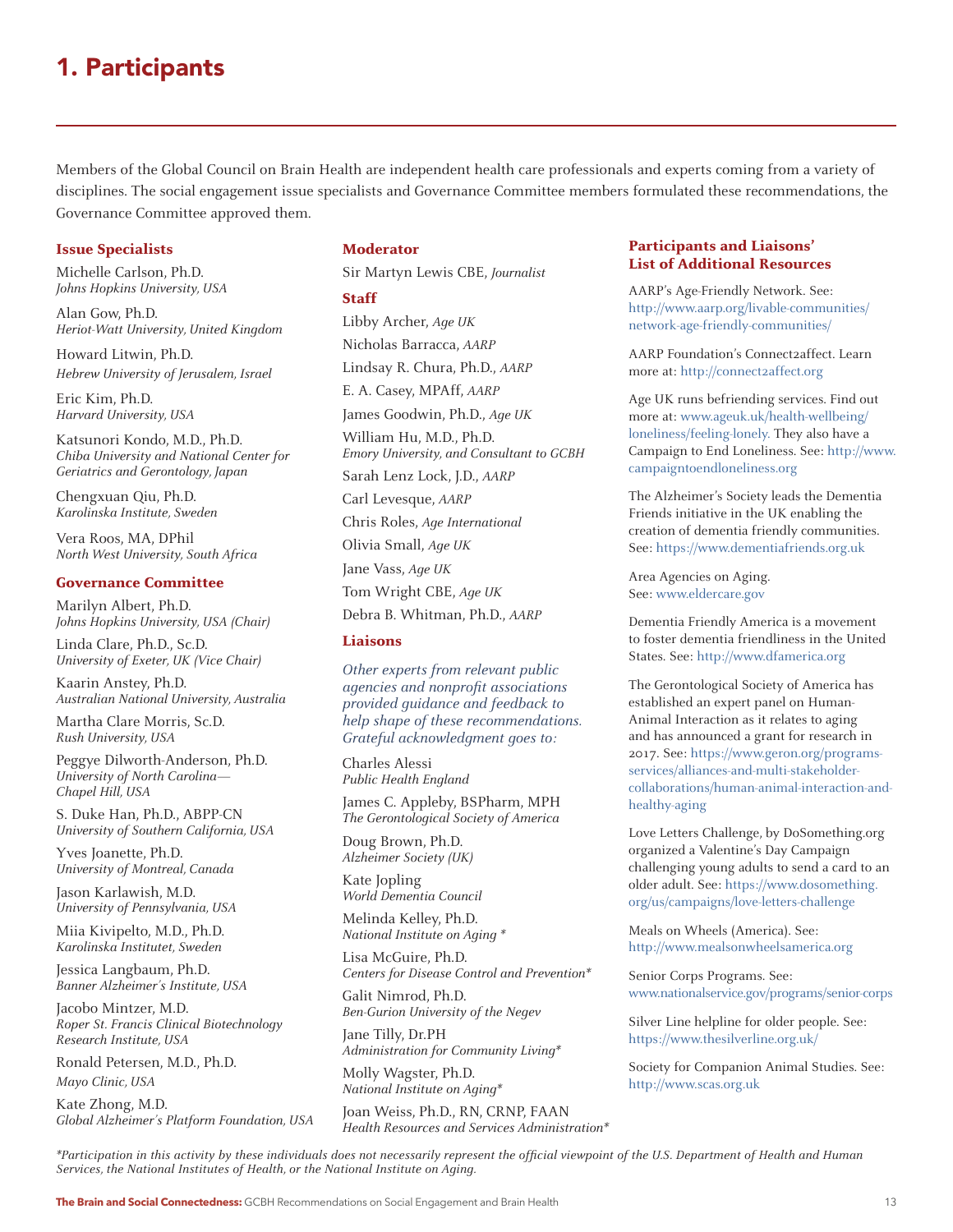The glossary highlights how the GCBH used these terms within the context of their discussions and in this document.

**Brain Health.** The mental process of cognition including the abilities to think, reason, learn, remember, concentrate, use judgment and plan.

**Cognitive Decline.** The Institutes of Medicine (IOM) in 2015 defined a similar term, cognitive aging, as the lifelong process of gradual and ongoing, yet highly variable, change in cognitive functions that occur as people get older. Cognitive decline is a term used by the experts to describe losing cognitive abilities over time as people age absent a specific disease or condition.

**Confounder.** A situation in which the effect or association between an exposure and outcome is distorted by the presence of another variable.

**Connected.** To experience a sense of belonging and welcomed in a group.

**Dementia.** Dementia isn't a specific disease. Instead, dementia describes a group of symptoms affecting memory, thinking and social abilities severely enough to interfere with daily functioning. Though dementia generally involves memory loss, memory loss has different causes. So memory loss alone doesn't mean you have dementia. Alzheimer's disease is the most common cause of a progressive dementia in older adults, but there are a number of causes of dementia. Depending on the cause, some dementia symptoms can be reversed.

### **Effective relational interactions.**

Refers to people who are able to act according to the interpersonal context and who display relational qualities such as empathy, unconditional acceptance of other people, who are genuine in the interaction, flexible and able to adopt the perspective of other people.

**Empathy**. Empathy involves an understanding of another person's world by listening, to allow a better understanding of the other person's situation, and by responding with verbal and non-verbal messages that communicate affective understanding of that person's situation. Cognitive empathy refers to the ability to recognise and interpret the other person's situation while affective empathy refers to an accurate emotional expression of that person's situation.

**Epidemiological studies** *(which can be cross-sectional or longitudinal)*. In these studies, which are observational in nature, scientists try to establish a link between lifestyle activities over time (e.g., social engagement) and long-term outcomes (brain health with aging).

### **Ineffective Relational Interaction.**

An interpersonal style observed when people elicit rejection or distance from other people with frustrated achievement of social goals and psychological needs.

**Instrumental Support.** Various types of physical, tangible help that others provide such as housekeeping, transportation, material goods.

**Loneliness.** A feeling a person experiences as a result of the gap in the connection with others between what they want and what they have.

**Longitudinal studies.** In longitudinal research, scientists observe changes over an extended period of time to establish the time-sequence in which things occur or the effect of a factor over time.

**Meaning.** There are three components in personal meaning: (1) cognitive component, which is about making sense of one's experiences in life, (2) motivational component that is about

pursuit and attainment of worthwhile goals, and (3) affective component that is about feelings of satisfaction, fulfilment, and happiness accompanying goal attainment.

**Neuroimaging or brain imaging.** The use of various techniques to visualize the structure, function of the nervous system. Examples of brain imaging technologies include computerized axial tomography (CAT), Positron Emission Tomography (PET), and fMRI (functional Magnetic Resonance Imaging).

**Neuropathology.** The study of diseases of the nervous system (i.e. Alzheimer's disease).

**Randomized Controlled Trial (RCT).**

In a typical randomized controlled trial, people are randomly selected to receive either the intervention or a control condition. In a double-blind trial, both the participants and the researchers are unaware of (or "blinded" to) which person received the intervention until after the results are analyzed.

**Risk.** Risk is the chance or probability of a particular event happening in a group of people with similar characteristics or traits, compared with not having that characteristic or trait. An individual's overall risk of having a condition is the cumulative effects of factors that increase the chance of developing the condition (risk factors) as well as factors that decrease the chance of developing the same condition (protective factors).

**Risk reduction.** Reducing risks for cognitive decline or impairment in the abilities to think, reason, and remember means lowering your chances of experiencing loss in those abilities. A person's overall risk may also be reduced by increasing factors that protect against cognitive decline or dementia. Dementia (due to Alzheimer's disease or another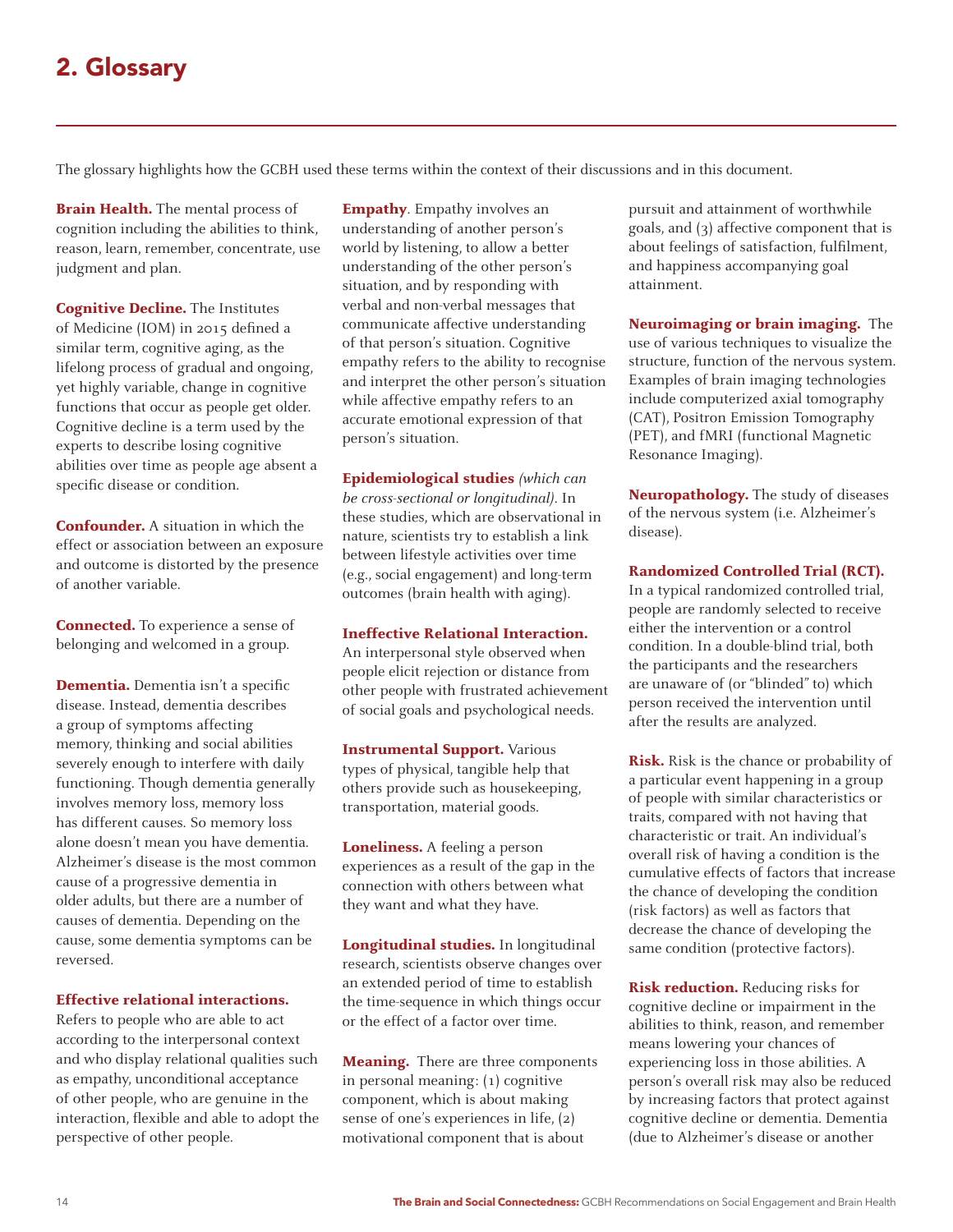related disorder) is one condition, and cognitive decline (the slowing of thinking and memory in the absence of a major brain disease) is another condition. When scientists study risk-reduction strategies for cognitive decline, they are looking for factors that can reduce the risk of impairment to cognitive functions in the population in general. Therefore, some activity or intervention that reduces risk for a particular condition or disease means that a smaller proportion of people who engage in that activity are likely to have the condition or disease. However, risk reduction strategies are not the same as preventing any one individual from getting the condition or suffering from disease. For example, wearing a seatbelt reduced—but did not

eliminate—the chance of injuries among people who were involved in automobile accidents, and we nevertheless now recommend people wear seatbelts while they are driving.

**Social Cohesion.** The perceived degree of connection among neighbors, and people's willingness to intervene for the common good.

### **Social Networks.**

*Structural.* The features and description of the social network.

*Functional.* The nature of the interactions within a social network.

*Quality.* The individuals' experience and how they rate their social networks.

**Social Rewards.** A reaction to a positive interaction which spurs a positive sense of well-being and connectedness.

**Social Support.** A sense that social relationships will provide a sense of wellbeing or assistance.

**Well-being.** Self-judgment of life satisfaction often described as the state of being comfortable, healthy or happy.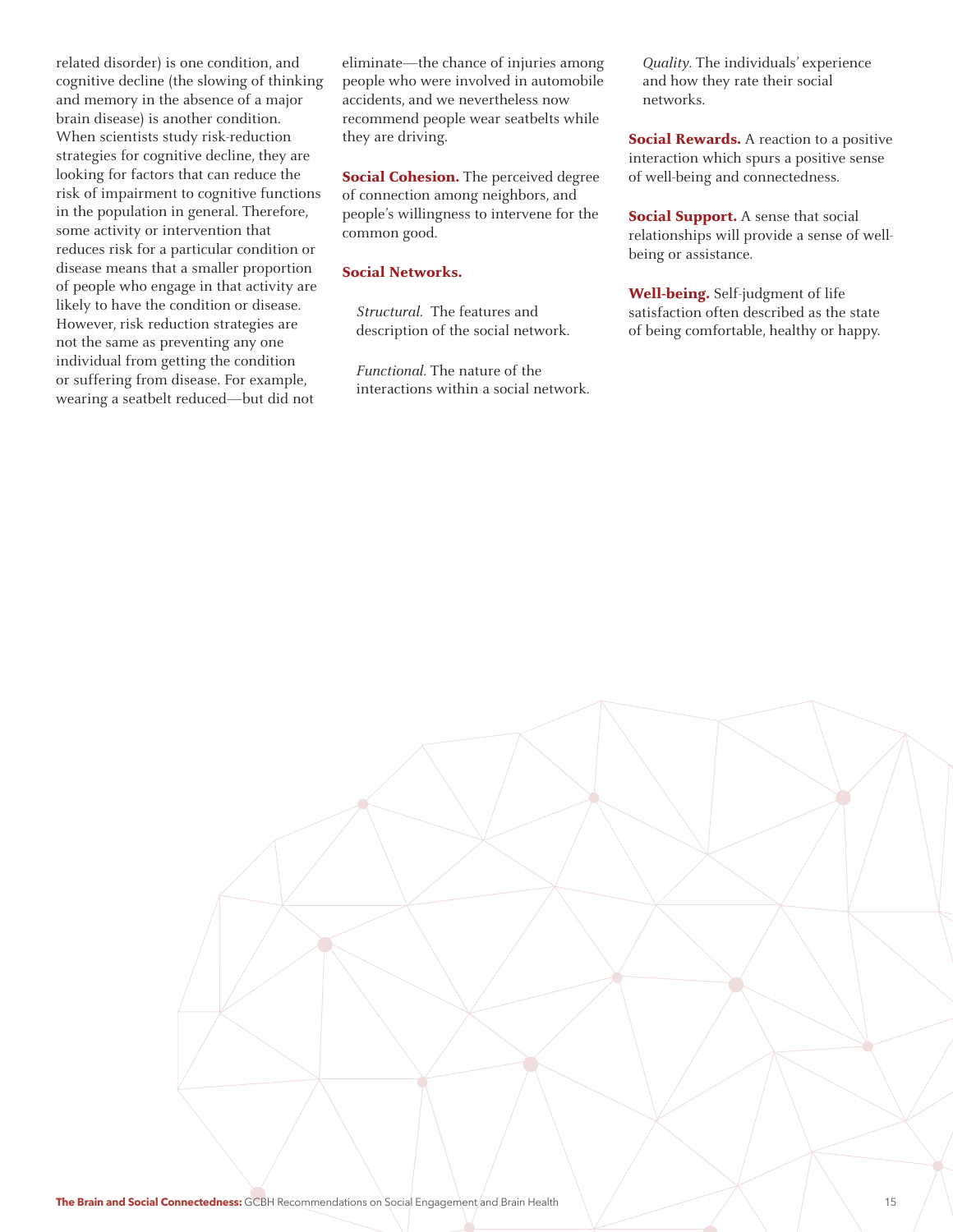## 3. Comparison of Epidemiological versus Randomized Controlled Trials

|                | <b>Epidemiological Studies</b>                                                                                                                                                                                                                                                                                                                                                                                                                                                                                                                                                                             | <b>Randomized Controlled Trials</b>                                                                                                                                                                                                                                                                                                                                                                                                                                                                                                                                                                                                                                                                                               |
|----------------|------------------------------------------------------------------------------------------------------------------------------------------------------------------------------------------------------------------------------------------------------------------------------------------------------------------------------------------------------------------------------------------------------------------------------------------------------------------------------------------------------------------------------------------------------------------------------------------------------------|-----------------------------------------------------------------------------------------------------------------------------------------------------------------------------------------------------------------------------------------------------------------------------------------------------------------------------------------------------------------------------------------------------------------------------------------------------------------------------------------------------------------------------------------------------------------------------------------------------------------------------------------------------------------------------------------------------------------------------------|
| Purpose        | To observe a group of people in<br>their natural surroundings (often<br>over extended periods of time), and<br>to identify personal characteristics,<br>behaviors, and conditions which<br>predict someone's chance of<br>developing a condition or a disease.                                                                                                                                                                                                                                                                                                                                             | To determine, in a controlled setting, whether<br>implementing a change (in behavior, diet,<br>medication, etc.) can definitively lead to a specific<br>outcome. This compares those engaging in an<br>activity with those not engaging in the activity.                                                                                                                                                                                                                                                                                                                                                                                                                                                                          |
| Example        | Researchers who survey and follow<br>6,800 men and women aged 50 to<br>89 in a long-term study on aging in<br>England ask for self-reported sexual<br>activity over past 12 months and then<br>test these participants on word recall<br>and number sequencing.                                                                                                                                                                                                                                                                                                                                            | Researchers at a University Medical Center wish to<br>recruit 450 people age 60 or older from 12 senior<br>centers to sing in a choir for a year, be interviewed<br>by the study staff before and during the trial and<br>complete several health assessments. The control<br>group would need to be similarly situated seniors<br>from the senior centers who do not participate in<br>the choir but are interviewed and assessed on the<br>same factors.                                                                                                                                                                                                                                                                        |
| Study duration | Years to decades                                                                                                                                                                                                                                                                                                                                                                                                                                                                                                                                                                                           | Weeks to months, sometimes years                                                                                                                                                                                                                                                                                                                                                                                                                                                                                                                                                                                                                                                                                                  |
| Strengths      | • Usually larger number of people<br>• Can take into account influences<br>from many more factors and personal<br>characteristics and disease states<br>• Can assess many dose levels and<br>durations of behavior.<br>• Can detect slow or cumulative<br>changes over time<br>• Where observational studies are<br>representative of the population,<br>they have greater external validity<br>which means that the findings can be<br>applied to a wider range of people.                                                                                                                                | • Helps to prove causal link and to better<br>understand mechanisms<br>• Randomization can eliminate many competing<br>hypotheses as to why the change actually<br>happened (because confounding factors have an<br>equal probability of occurring in all groups).<br>• Can test whether different doses of an<br>intervention (e.g., exercise frequency, drug dose)<br>can lead to different outcomes.<br>• Uses detailed and objective measurements and<br>assessments.                                                                                                                                                                                                                                                         |
| Limitations    | • Does not prove any specific causal<br>link.<br>• May not capture all characteristics<br>which influence health.<br>• Any characteristic may reflect<br>another more important factor<br>(e.g., people who take expensive<br>medications may have better access<br>to health care).<br>• Selective drop-out of those less<br>socially advantaged and less healthy.<br>• Difficult to generalize from one<br>region to another due to differences<br>in diet, environment, healthcare, etc.<br>• Often cannot collect detailed<br>information due to the large<br>numbers of participants and<br>measures. | • Usually smaller number of people<br>• While an RCT attempts to control for<br>confounding factors, it may not capture all<br>characteristics which influence health.<br>• The study may be too limited in size or duration<br>to detect subtle effects.<br>• Difficult to test conditions which scientists cannot<br>change (e.g., gender, genetics, past exposure)<br>• Difficult to generalize from one region to<br>another due to differences in diet, environment,<br>healthcare, etc.<br>• In smaller RCTs, outcomes can be biased by<br>accidental inclusion of people who are much<br>more or much less likely to respond to the<br>intervention.<br>• Effects are restricted to defined dose and<br>intervention type. |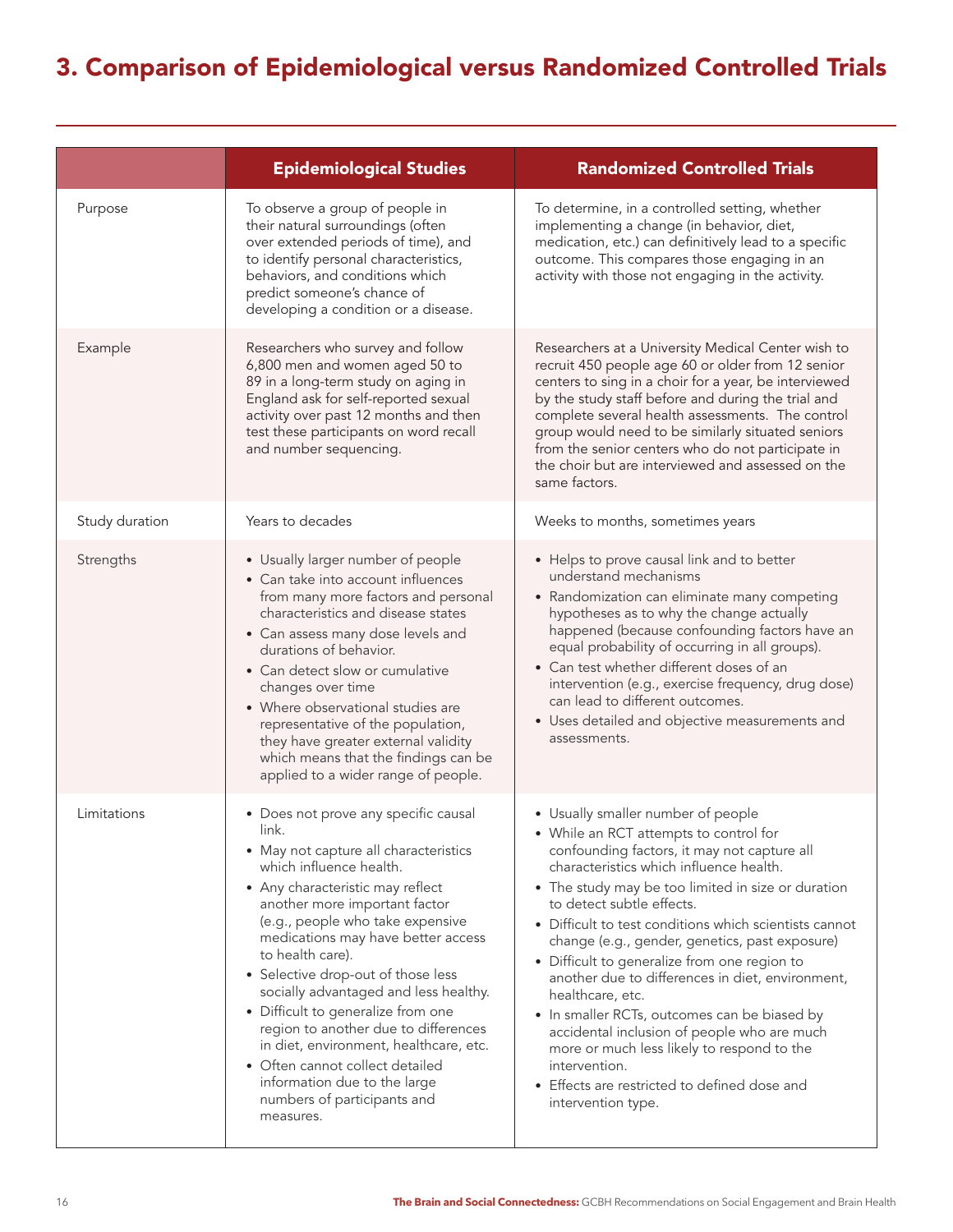|                     | <b>Epidemiological Studies</b>                                                                                                                                                                                                                                                                                          | <b>Randomized Controlled Trials</b>                                                                                                                                                                                                                                                                                                                                                                                                                                                                                                                                                                                                      |
|---------------------|-------------------------------------------------------------------------------------------------------------------------------------------------------------------------------------------------------------------------------------------------------------------------------------------------------------------------|------------------------------------------------------------------------------------------------------------------------------------------------------------------------------------------------------------------------------------------------------------------------------------------------------------------------------------------------------------------------------------------------------------------------------------------------------------------------------------------------------------------------------------------------------------------------------------------------------------------------------------------|
| Limitations (cont.) | • Expensive to set up and run,<br>especially over long periods.<br>• Some studies rely on self-reported<br>behavior which may be inaccurate.<br>• People who volunteer to participate<br>in a study to be followed for long<br>periods of time may have particular<br>characteristics leading to bias in the<br>sample. | • RCTs usually have very strict inclusion and<br>exclusion criteria so the samples are often<br>unrepresentative and results cannot be as widely<br>generalized.<br>• Attrition rate during the course of the RCT could<br>bias the results.<br>• Outcome reporting bias can influence results<br>in which primary outcomes are changed,<br>introduced or omitted since the original<br>protocol.<br>• Short time frame limits capacity to examine long<br>term interventions which is particularly relevant<br>for lifestyle changes that may lead to small,<br>cumulative effects over years and decades such<br>as physical activity. |

### 4. Discussion Questions

- 1. What does it mean to be socially engaged?
	- a. Is it being with other people?
	- b. Is it engaging in meaningful activity?
	- c. Is it both?
	- d. How does social engagement relate to loneliness and isolation?
- 2. Does the type of social engagement make a difference in outcomes among older individuals?
	- a. individual or group activity
	- b. size of group
	- c. family or friends
	- d. partners, spouses
	- e. sexual relationships, physical contact or presence
	- f. reciprocity
	- g. frequency, intensity, diversity
	- h. complexity (emotional and behavioral dimensions)
- 3. Does the purpose of social engagement make a difference in outcomes among older individuals?
	- a. Volunteering for a social good
	- b. Feeling there is purpose to living
	- c. Feeling useful or necessary
- d. Preparation and motivation to engage
- e. Comparison of with or without purpose and type *i.e.*, religious, political, hobby and sport
- 4. Does social engagement influence cognition or brain function as you age?
	- a. Do adults 50+ who stay socially engaged as they age maintain (and/or?) improve cognitive abilities?
	- b. Do adults 50+ who stay socially engaged as they age maintain cognitive abilities more than those who don't?
	- c. Are there structural and functional changes in the brain in individuals who are socially engaged?
	- d. Does social engagement directly affect cognition or does it work by impacting other mechanisms known to affect cognitive functions, i.e. by reducing stress, increasing exercise and movement, etc.?
	- e. Does loneliness directly reduce cognitive function or is it reduced cognitive function that makes you lonely (reverse causality or relationship between the two)?
	- f. How can communities help older people become or stay socially engaged?
		- i. Neighborhood social cohesion
		- ii. The built environment— Age friendly communities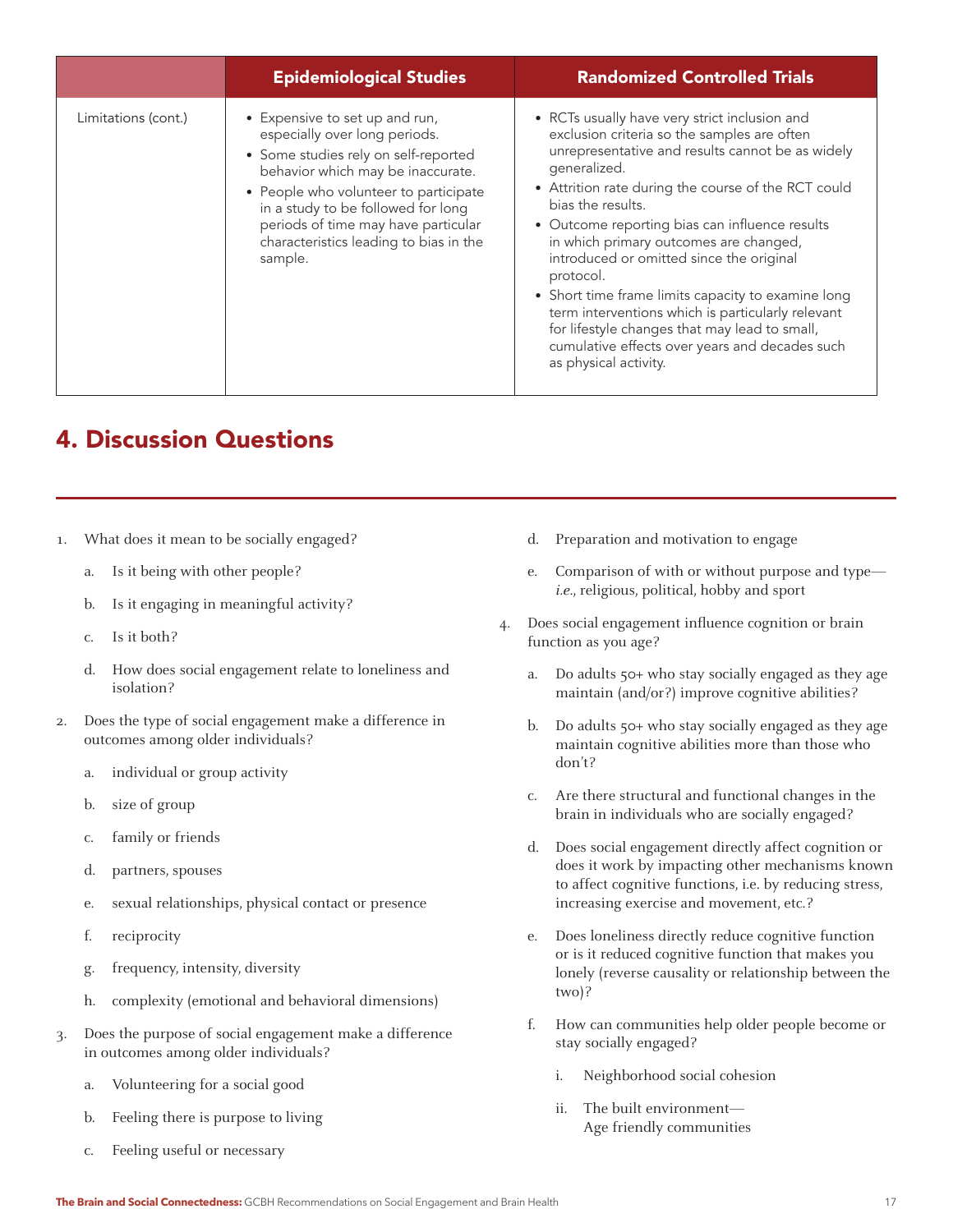## 5. Different Programs and Types of Activities Encouraging Social Engagement

Several examples of studies below demonstrate how social engagement has been found to impact cognitive health in order to illustrate why scientists believe that adults' social connections can help them maintain thinking and reasoning skills as they age. These stories are drawn from research

conducted to study different components and impacts of social engagement. These examples provide illustrations of various structures, functions and qualities of social activities, but all of them have shown positive benefits to brain health associated with social engagement.

### A. Examples of Social Engagement Programs Formally Evaluated for Their Impact on Adults' Cognitive Function.

### **1. Older Adults Volunteering in Their Communities with Children:**

Volunteer work is widely believed to be beneficial not only for the community, but also for the individuals who perform it. Increasing life expectancy has contributed to the transformation of the traditional retirement period of older adults into a period of healthy activity for many individuals, notably including volunteering. Research studies evaluating the cognitive effects of older adults volunteering in elementary schools demonstrated improved memory and reasoning skills in the adults.

• Mr. Kim contacted his local Experience Corps branch in the United States and signed up to participate in this community-based program asking retired adults to give back a lifetime of wisdom to a younger generation in need in public elementary schools. Volunteers are trained to assist through teaching literacy skills, provide library support (using Dewey decimal system to find books), and promote positive communication towards conflict resolution. The goal is to improve the academic performance and to develop life skills of children by harnessing retired adults' time, skills, and wisdom to volunteer in teams in neighborhood elementary schools as mentors of children during a critical window of children's brain development. Experience Corps is an example of a social health promotion model involving high-intensity volunteer service (15 hours per week over an academic year). Studies conducted on Experience Corps have demonstrated that, through service, the older volunteers showed increases in physical, cognitive, and social activity. In addition, volunteering led to better brain function in the adults and improved cognitive health (i.e. improvement in memory, processing speed, and executive function) while also providing a sense of meaningfulness and purpose. Mr. Kim describes his volunteer experience with younger people through Experience Corps as follows: "Volunteering removed the cobwebs from my brain". See http://www.aarp.org/ experience-corps/.

### **2. Learning New, Cognitively Challenging Activities with Other Adults:**

Adults coming together to learn new activities where they regularly engaged in cognitively challenging activities were evaluated to understand whether mental effort expended during the specific social engagement activity had the potential to improve cognitive health.

Mrs. Jones signed up to participate in the Synapse Project. The Synapse Project was designed to investigate whether sustained engagement in activities requiring novel learning and cognitive challenge could improve cognitive health as a result of mental effort. Mrs. Jones was assigned to the participant group engaged in cognitively-demanding novel activities where she was asked to take up quilting for 15 hours a week over a period of 3 months. Other participants in this project were put into a group to learn about digital photography. Study results reported that participants who engaged in these novel activities showed improved episodic memory along with some evidence of improved speed of processing when compared with the other study group where participants engaged in less demanding activities that required little new learning (i.e. socializing or listing to classical music). That might suggest that benefits are greatest when social engagement involves learning new skills rather than just spending more time with others or passively receiving health information. See: the Synapse Project, http://the-synapse-project.org.

### **3. Engaging in Artistic Group Activities:**

• Artistic activities are thought to engage the mind, body, and emotions in unique ways by sparking curiosity, problem solving, and a sense of accomplishment. Past research, including the Creativity an Aging Study, reported better health, fewer doctor visits, and less medication usage, along with more positive responses on the mental health measures. There are numerous programs available that aim to promote social activity and engagement for adults through lifelong learning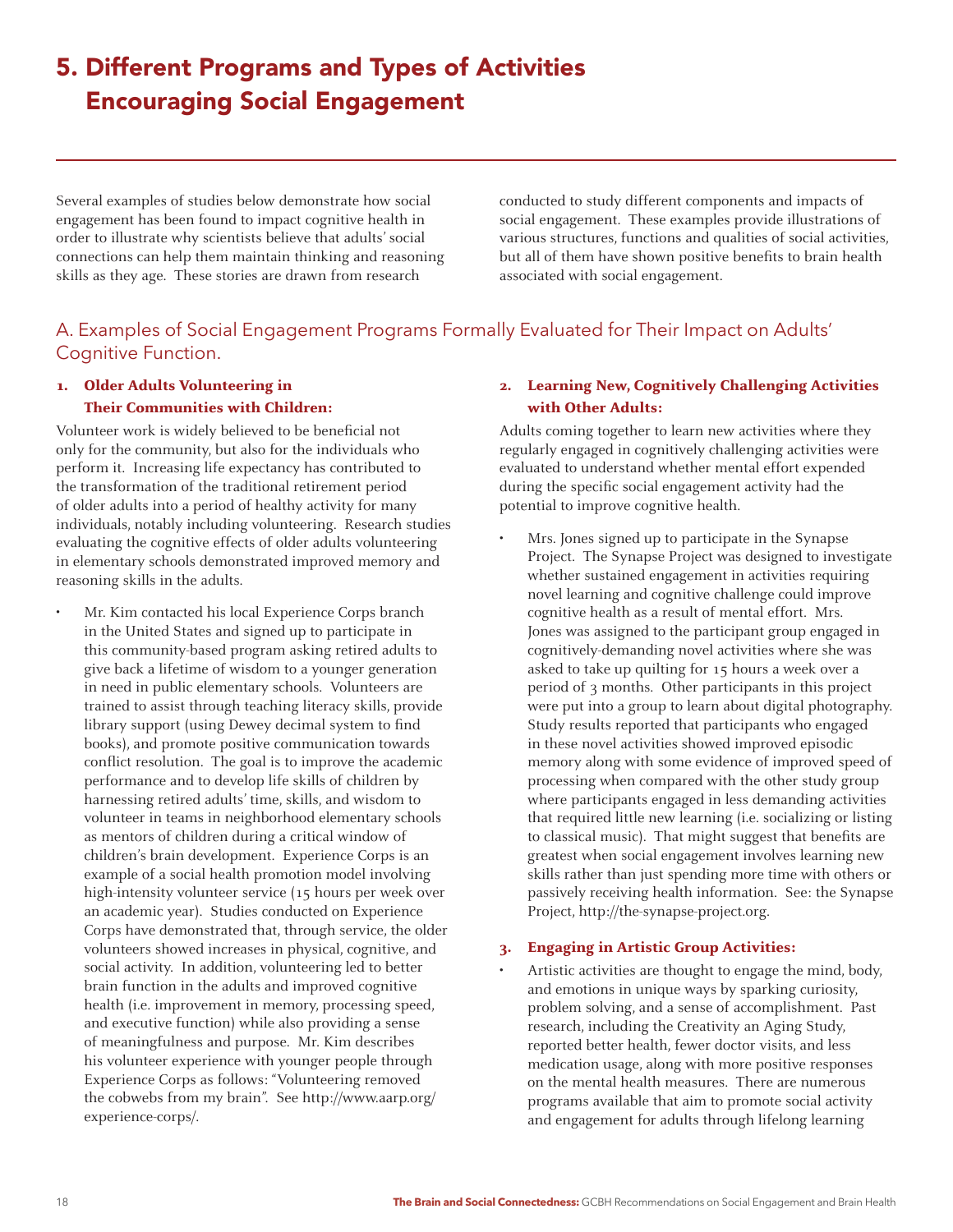in various art forms. Choral singing is a multi-modal activity, meaning that it requires cognitive, physical, and psychosocial engagement. Participation in community choirs is being studied as part of a randomized control

trial to examine whether it improves health outcomes, including its effect on cognitive health. See the Community of Voices choir (http://communityofvoices. org).

### B. Sharing of Food can be a Communal, Socially Engaging Activity.

An example of how food has been used to spark social engagement:

• Mr. Jacobs lives in Tasmania, Australia and participates in a 'community kitchen.' A community kitchen is a group of people that meets regularly to cook healthy and affordable meals while socializing. Community kitchens can operate anywhere there is an existing kitchen, for example at churches, schools or neighborhood houses. Mr. Jacobs looks forward to sharing meals with others and finds that it helps him to feel less socially isolated while providing mental stimulation. It has also enabled him to acquire skills in the kitchen by interacting with others and he is always leaves feeling a sense of satisfaction that he contributed to preparing his dinner. The well-prepared leftovers he returns home with is another benefit. The most effectively run senior-focused community kitchens have someone on site to oversee the

kitchen and assist with prep work so seniors won't tire from too much chopping. That said, other community kitchen models include people of all ages and this helps to foster intergenerational engagement. See http:// communitykitchens.org.au.

Other programs that play a role in reducing nutritional risk among the elderly, such as Meals on Wheels, can also make a difference in terms of opportunities for social contact. A study of loneliness and isolation among Meals on Wheels clients in Australia found that the majority of clients valued personal contact with Meals on Wheels volunteers who deliver the food as highly as the meal. Some branches of Meals on Wheels do offer the option of congregate meals and transport is provided to the meal site. Meals on Wheels originated in the United Kingdom, and programs now also operate in Australia, Canada, Ireland, the United Kingdom and the United States. See www.mealsonwheelsamerica.org.

### C. Traditional Community and Family Social Engagement Is A Good Way to Connect With Others.

A hypothetical example of participating in community and family events to create a sense of community cohesion and belonging with opportunities for cognitive stimulation:

• Mrs. Attah lives in Nigeria and finds that contact with friends and participation in family and community activates to be the most important factor contributing to her quality of life and self-rated health. She enjoys

participating in celebrations marking marriages, child birth, and naming ceremonies. Other traditional festivals and social activities present older adults in the community with the opportunity to engage socially with other people of all ages, such as the start of the rainy season and harvest of new yams. Mrs. Attah looks forward to attending masquerade dances each year in the traditional Igbo communities of South East Nigeria.

### D. Purpose in life is often viewed as a central component of well-being and having the ability to lead a fulfilling life.

A hypothetical example of engaging in social activity with purpose leading to benefits for cognitive health:

• Mr. Yamamoto lives in a community located just outside Tokyo and actively seeks out more ways in which he can be engaged with it. Older people in Japan base their idea of being useful on their life purpose, or 'ikigai.' It guides daily activities, from exercise to social engagement to productive contributions and engagement with their families and wider society. For example, he began helping neighbors who are no longer able to drive, by driving them to their doctor appointments. Further, when neighbors are recovering from a medical procedure he regularly checks in with them, making sure they are okay. He offers to talk with his neighbors when he thinks they may be feeling stressed or worried. In addition, he is part of a local organization that advocates

for community resources. He and others successfully advocated for a new accessible van that helps people in the community to get to doctor appointments. Finally, Mr. Yamamoto has become savvier about health information and likes sharing and discussing this information with his friends and neighbors by telling his neighbors about the importance of preventive health services, like the flu shot. These kinds of activities not only enhance the sense of cohesion in Mr. Yamamoto's community, they also provide him a reason to get up every morning. Further, the problem solving that he has to engage in every day, as well as the lively conversations he enjoys throughout the day keeps his brain at work and healthy.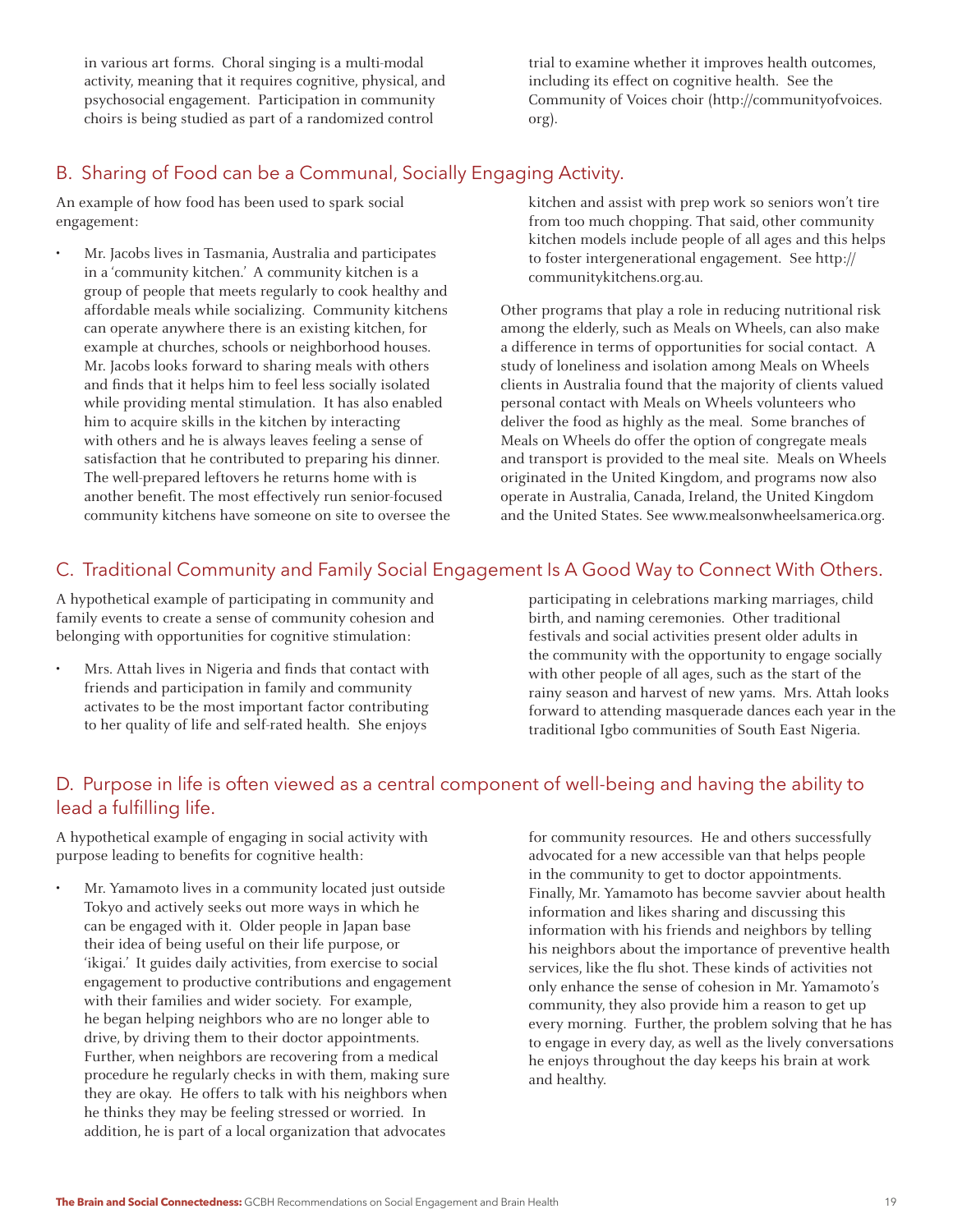## 6. Disclosure Statement of Potential Financial Conflicts of Interest

All twenty experts participating in the formulation of this paper were identified as having no financial conflict of interests. Eighteen of the experts who participated in the meeting and contributed to the formulation of the recommendations attested they had no conflicts of interest. Two disclosed potential conflicts of interest involving consultation with pharmaceutical companies or new drug investigations. None of these were relevant to social engagement, the topic of the meeting, or the recommendations made in this paper. The authors are unaware of any affiliations that might be perceived as affecting the objectivity of this paper and recommendations.

## 7. Funding

AARP and Age UK provided the funding and staffing for the convening of the consensus meeting, conference calls and formulation of this consensus and recommendation paper. AARP and Age UK paid for the travel costs associated with attending the in-person meeting and provided modest honoraria for the experts participating in the meeting on October 20-22, 2016 and subsequent conference calls. Liaisons did not receive reimbursement or honoraria.

### 8. Selected References

Almeida, O. P., et al. (2012). "Older men who use computers have lower risk of dementia." PLoS One 7(8): e44239.

Bennett, D. A., et al. (2012). "Overview and findings from the Rush Memory and Aging Project." Curr Alzheimer Res 9(6): 646-663.

Boyle, P. A., et al. (2009). "Purpose in life is associated with mortality among community-dwelling older persons." Psychosom Med 71(5): 574-579.

Boyle, P. A., et al. (2010). "Effect of a purpose in life on risk of incident Alzheimer disease and mild cognitive impairment in community-dwelling older persons." Arch Gen Psychiatry 67(3): 304-310.

Burn, K. and C. Szoeke (2015). "Grandparenting predicts late-life cognition: Results from the Women's Healthy Ageing Project." Maturitas 81(2): 317-322.

C., V., et al. (2013). "A psycho-diagnostic tool for psychotherapy: Interactional Pattern Analyses (IPA)." Journal of Psychology in Africa 23(3): 163-169.

Carlson, M. C. (2011). "Promoting healthy, meaningful aging through social involvement: building an experience corps." Cerebrum 2011: 10.

Carlson, M. C., et al. (2009). "Evidence for neurocognitive plasticity in at-risk older adults: the experience corps program." J Gerontol A Biol Sci Med Sci 64(12): 1275- 1282.

Carlson, M. C., et al. (2015). "Impact of the Baltimore Experience Corps Trial on cortical and hippocampal volumes." Alzheimers Dement 11(11): 1340-1348.

Carlson, M. C., et al. (2012). "Lifestyle activities and memory: variety may be the spice of life. The women's health and aging study II." J Int Neuropsychol Soc 18(2): 286-294.

Chang, P. J., et al. (2014). "Social relationships, leisure activity, and health in older adults." Health Psychol 33(6): 516-523.

Cherniack, E. P. and A. R. Cherniack (2014). "The benefit of pets and animal-assisted therapy to the health of older individuals." Curr Gerontol Geriatr Res 2014: 623203.

Cradock, A. L., et al. (2009). "Neighborhood social cohesion and youth participation in physical activity in Chicago." Soc Sci Med 68(3): 427-435.

DeLamater, J. and E. Koepsel (2015). "Relationships and sexual expression in later life: a biopsychosocial perspective." Sexual and Relationship Therapy 30: 37-59.

Diez Roux, A. V. and C. Mair (2010). "Neighborhoods and health." Ann N Y Acad Sci 1186: 125-145.

Donovan, N. J., et al. (2016). "Association of Higher Cortical Amyloid Burden With Loneliness in Cognitively Normal Older Adults." JAMA Psychiatry.

Donovan, N. J., et al. (2016). "Loneliness, depression and cognitive function in older U.S. adults." Int J Geriatr Psychiatry.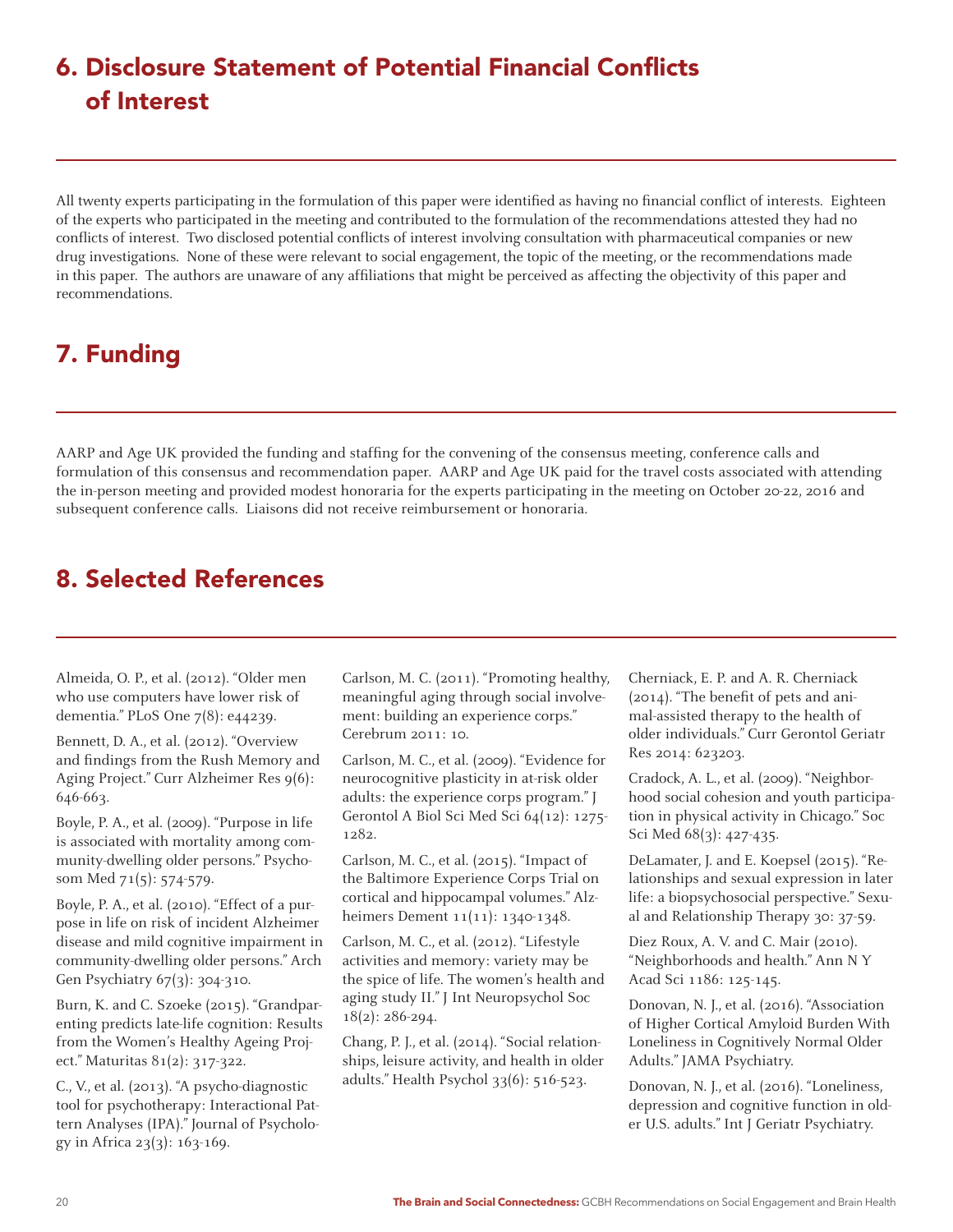Echeverria, S., et al. (2008). "Associations of neighborhood problems and neighborhood social cohesion with mental health and health behaviors: the Multi-Ethnic Study of Atherosclerosis." Health Place  $14(4): 853-865.$ 

English, T. and L. L. Carstensen (2014). "Selective Narrowing of Social Networks Across Adulthood is Associated With Improved Emotional Experience in Daily Life." Int J Behav Dev 38(2): 195-202.

Erikson, E.H. (1950). Childhood and Society. New York: Norton.

Festini, S. B., et al. (2016). "The Busier the Better: Greater Busyness Is Associated with Better Cognition." Front Aging Neurosci 8: 98.

Fisher, K. J., et al. (2004). "Neighborhood-level influences on physical activity among older adults: a multilevel analysis." J Aging Phys Act 12(1): 45-63.

Fogelman, N. and T. Canli (2015). " "Purpose in Life" as a psychosocial resource in healthy aging: an examination of cortisol baseline levels and response to the Trier Social Stress Test." Aging and Mechanisms of Disease 1.

Forbes, M. K., et al. (In press). "Sexual Quality of Life and Aging: A Prospective Study of a Nationally Representative Sample." The Journal of Sex Research.

Frankl, V.E. (2006). Man's search for meaning, Boston: Beacon Press.

Fratiglioni, L., et al. (2004). "An active and socially integrated lifestyle in late life might protect against dementia." Lancet Neurol 3(6): 343-353.

Friedman, E. M., et al. (2007). "Plasma interleukin-6 and soluble IL-6 receptors are associated with psychological well-being in aging women." Health Psychol 26(3): 305-313.

Friedmann, E., et al. (1980). "Animal companions and one-year survival of patients after discharge from a coronary care unit." Public Health Rep 95(4): 307-312.

Gow, A. J., et al. (2012). "Neuroprotective lifestyles and the aging brain: activity, atrophy, and white matter integrity." Neurology 79(17): 1802-1808.

Gow, A. J., et al. (2013). "Which social network or support factors are associated with cognitive abilities in old age?" Gerontology 59(5): 454-463.

Gow, A. J. and E. L. Mortensen (2016). "Social resources and cognitive ageing across 30 years: the Glostrup 1914 Cohort." Age Ageing 45(4): 480-486.

Gow, A. J., et al. (2007). "Social Support and Successful Aging." Journal of Individual Differences 28(3): 103-115.

Grant, G. and E. Jewell (2004). "Measuring loneliness and isolation among Meals on Wheels clients." Retrieved 7 December 2016, from http://www.tara. tcd.ie/bitstream/handle/2262/39142/Timonen%20and%20O&;jsessionid=70981F-16B077E4EEDDD95FFA24A4E0ED?sequence=1.

Gruenewald, T. L., et al. (2016). "The Baltimore Experience Corps Trial: Enhancing Generativity via Intergenerational Activity Engagement in Later Life." J Gerontol B Psychol Sci Soc Sci 71(4): 661-670.

Hertzog, C., et al. (2009). "Enrichment Effects on Adult Cognitive Development." Psychological Science in the Public Interest  $9(1)$ : 1-65.

Hooker, S. A. and K. S. Masters (in press). "Purpose in life is associated with physical activity measured by accelerometer." Journal of Health Psychology.

House, J. S., et al. (1988). "Social relationships and health." Science 241(4865): 540-545.

Johnson, J. K., et al. (2015). "Study protocol for a cluster randomized trial of the Community of Voices choir intervention to promote the health and well-being of diverse older adults." BMC Public Health 15: 1049.

Johnson, S. M., et al. (2013). "Soothing the threatened brain: leveraging contact comfort with emotionally focused therapy." PLoS One 8(11): e79314.

Kawachi, I. and S. V. Subramanian (2007). "Neighbourhood influences on health." J Epidemiol Community Health  $61(1): 3-4.$ 

Keeler, J. R., et al. (2015). "The neurochemistry and social flow of singing: bonding and oxytocin." Front Hum Neurosci 9: 518.

Kim, E. S., et al. (2014). "Perceived neighbourhood social cohesion and myocardial infarction." J Epidemiol Community Health 68(11): 1020-1026.

Kim, E. S., et al. (2015). "Purpose in life and incidence of sleep disturbances." J Behav Med 38(3): 590-597.

Kim, E. S. and I. Kawachi (in press). "Neighborhood social cohesion and preventive doctor visits." Journal of Preventive Medicine.

Kim, E. S., et al. (2014). "Purpose in life and use of preventive health care services." Proc Natl Acad Sci U S A 111(46): 16331-16336.

Kim, E. S., et al. (2013). "Purpose in life and reduced risk of myocardial infarction among older U.S. adults with coronary heart disease: a two-year follow-up." J Behav Med 36(2): 124-133.

Kim, E. S., et al. (2013). "Purpose in life and reduced incidence of stroke in older adults: 'The Health and Retirement Study'." J Psychosom Res 74(5): 427-432.

Kuiper, J. S., et al. (2016). "Social relationships and cognitive decline: a systematic review and meta-analysis of longitudinal cohort studies." Int J Epidemiol 45(4): 1169-1206.

Kurrle, S. E., et al. (2014). "The perils of pet ownershp: a new fall-injury risk factor." The Medical Journal of Australia 181(11): 682-683.

Levine, G. N., et al. (2013). "Pet ownership and cardiovascular risk: a scientific statement from the American Heart Association." Circulation 127(23): 2353-2363.

Lifshitz, R., et al. (in press). "Internet use and well-being in later life: a functional approach." Aging and Mental Health.

Lindau, S. T., et al. (2007). "A study of sexuality and health among older adults in the United States." N Engl J Med 357(8): 762-774.

Lindfors, P. and U. Lundberg (2002). "Is low cortisol release an indicator of positive health?" Stress and Health 18: 153-160.

Litwin, H., et al. (2016). "Cognitively Stimulating Leisure Activity and Subsequent Cognitive Function: A SHAREbased Analysis." Gerontologist.

Litwin, H. and K. J. Stoeckel (2016). "Social Network, Activity Participation, and Cognition: A Complex Relationship." Res Aging 38(1): 76-97.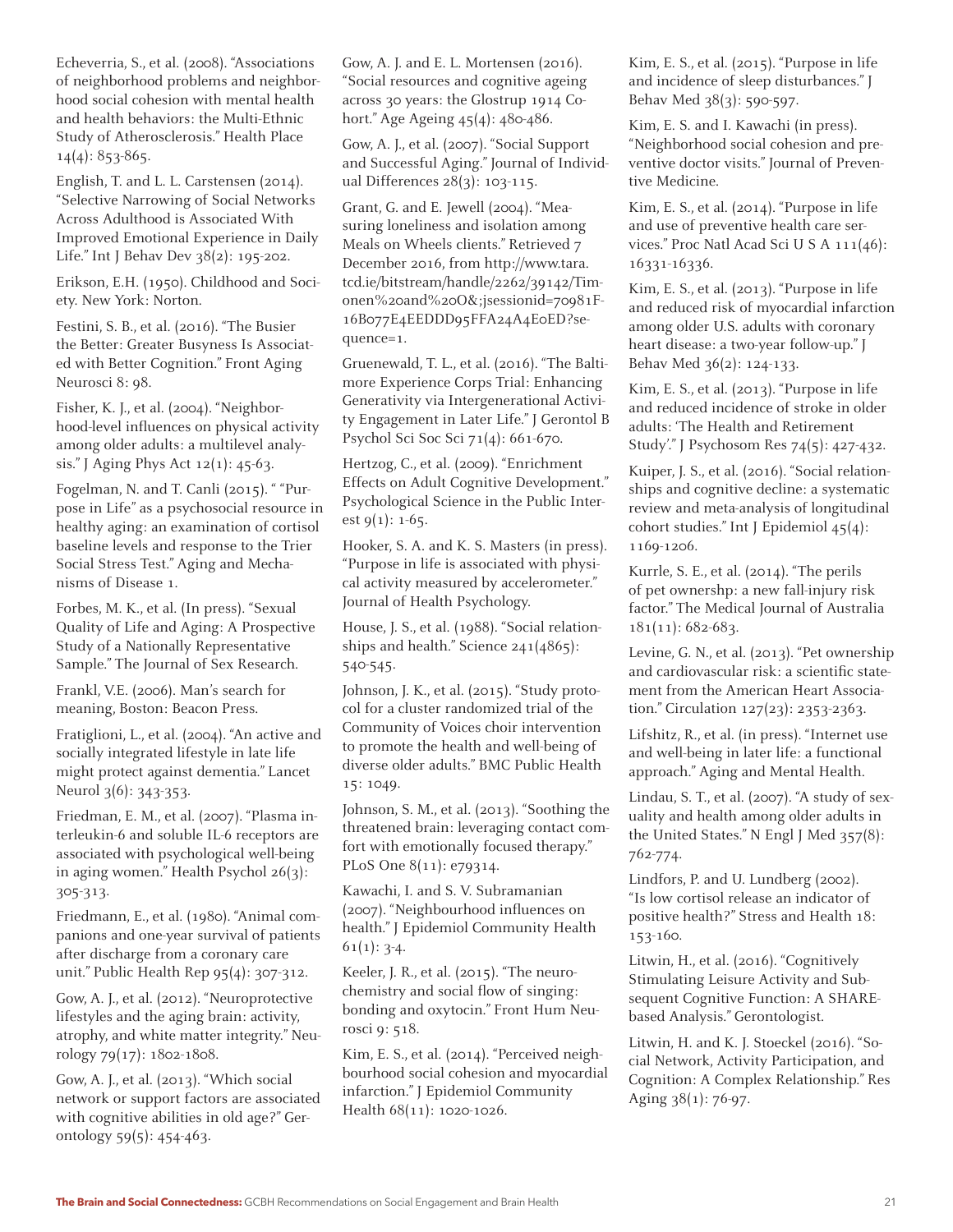Litwin, H. a. S.-E., S. (2006). "The association between activity and wellbeing in later life : what really matters?" Aging and Society 26: 225-242.

Lozano, P., et al. (2016). "Does neighborhood social cohesion modify the relationship between neighborhood social norms and smoking behaviors in Mexico?" Health Place 40: 145-152.

McAdams, D. P. and d. S. Aubin (1992). "A theory of generativity and its assessment through self-report, behavioral acts, and narrative themes in autobiography." Journal of Personality and Social Psychology 62: 1003-1015.

McAdams, D.P., Hart, H.M., and Maruna, S. (1998). The anatomy of generativity. In D.P. McAdams and E. de St. Aubin (Eds.), Generativity and adult development: How and why we care for the next generation (pp. 7-43). Washington, D.C.: APA Press.

McDonough, I. M., et al. (2015). "The Synapse Project: Engagement in mentally challenging activities enhances neural efficiency." Restor Neurol Neurosci 33(6): 865-882.

McFadden, S. H. and A. D. Basting (2010). "Healthy aging persons and their brains: promoting resilience through creative engagement." Clin Geriatr Med 26(1): 149-161.

McKnight, P. E. and T. B. Kashdan (2009). "Purpose in life as a system that creates and sustains health and well-being: An integrative, testable theory." Review of General Psychology 13: 242-251.

Mendes de Leon, C. F., et al. (2009). "Neighborhood social cohesion and disorder in relation to walking in community-dwelling older adults: a multilevel analysis." J Aging Health 21(1): 155-171.

Mendes de Leon, C. F., et al. (2003). "Social engagement and disability in a community population of older adults: the New Haven EPESE." Am J Epidemiol 157(7): 633-642.

Morozink, J. A., et al. (2010). "Socioeconomic and psychosocial predictors of interleukin-6 in the MIDUS national sample." Health Psychol 29(6): 626-635.

Nimrod, G. (2013). "Probing the audience of seniors' online communities." J Gerontol B Psychol Sci Soc Sci 68(5): 773-782.

Patterson, M. C. and S. Perlstein (2011). "Good for the heart, good for the soul: The creative arts and brain health in later life." Journal of the American Society on Aging 35(2): 27-36.

Qiu, C. and L. Fratiglioni (2015). "A major role for cardiovascular burden in age-related cognitive decline." Nat Rev Cardiol  $12(5): 267-277.$ 

Roos, V. and F. Du Toit (2014). "Perceptions of effective relationships in an institutional care setting for older people." SA Journal of Industrial Psychology 40(1): 1139-1148.

Roos, V., et al. (2014). "(Re)creating community: Experiences of Older Women Forcibly Relocated During Apartheid." J Community Appl Soc Psychol 24(1): 12-25.

Roos, V. and L. Malan (2012). "The role of context and the interpersonal experience of loneliness among older people in a residential care facility." Glob Health Action 5.

Roos, V. and A. Wheeler (2016). "Older people's experiences of giving and receiving empathy in relation to middle adolescents in rural South Africa." South African Journal of Psychology 46 (4). 517-529

Ryff, C. D. (2014). "Psychological well-being revisited: advances in the science and practice of eudaimonia." Psychother Psychosom 83(1): 10-28.

Sarkamo, T., et al. (2016). "Pattern of Emotional Benefits Induced by Regular Singing and Music Listening in Dementia." J Am Geriatr Soc 64(2): 439-440.

Schreiner, P. J. (2016). "Emerging Cardiovascular Risk Research: Impact of Pets on Cardiovascular Risk Prevention." Curr Cardiovasc Risk Rep 10(2).

Steger, M. F., et al. (2014). "The meaning in life questionnaire: Assessing the presence of and search for meaning in life." Journal of Counseling Psychology 83(1): 10-28.

Stern, Y. (2012). "Cognitive reserve in ageing and Alzheimer's disease." Lancet Neurol 11(11): 1006-1012.

Tan, E. J., Tanner, E., Seeman, T., Rebok, G., Frick, K., Carlson, M., Fried, L. P. (2009). A social marketing conceptual framework for civic engagement based public health interventions. Gerontologist, 49, 421.

Vaportzis, Eleftheria, et. Al. (2016). "A Tablet for Healthy Ageing: The Effect of a Tablet Computer Training Intervention on Cognitive Abilities in Older Adults." Am J Geriatr Psychiatry.

Varma, V. R., et al. (2016). "Effect of Community Volunteering on Physical Activity: A Randomized Controlled Trial." Am J Prev Med 50(1): 106-110.

Wang, H. X., et al. (2002). "Late-life engagement in social and leisure activities is associated with a decreased risk of dementia: a longitudinal study from the Kungsholmen project." Am J Epidemiol 155(12): 1081-1087.

Weiss, L. A., et al. (2016). "Can We Increase Psychological Well-Being? The Effects of Interventions on Psychological Well-Being: A Meta-Analysis of Randomized Controlled Trials." PLoS One 11(6).

Whitehouse, P. (2013). "The Challenges of Cognitive Aging: Integrating Approaches from Science to Intergenerational Relationships." Journal of Alzheimer's Disease 36: 225-232.

Wilson, R. S., et al. (2007). "Loneliness and risk of Alzheimer disease." Arch Gen Psychiatry 64(2): 234-240.

Winblad, B., et al. (2016). "Defeating Alzheimer's disease and other dementias: a priority for European science and society." Lancet Neurol 15(5): 455-532.

Wood, L., et al. (2015). "The pet factor companion animals as a conduit for getting to know people, friendship formation and social support." PLoS One 10(4): e0122085.

Wright, H., et al. (2016). "Sex on the brain! Associations Between Sexual Activity and Cognitive Function in Older Age." Age Aging 45 (2): 313-317.

Zhong, B. L., et al. (2016). "Effects of Transient Versus Chronic Loneliness on Cognitive Function in Older Adults: Findings From the Chinese Longitudinal Healthy Longevity Survey." Am J Geriatr Psychiatry 24(5): 389-398.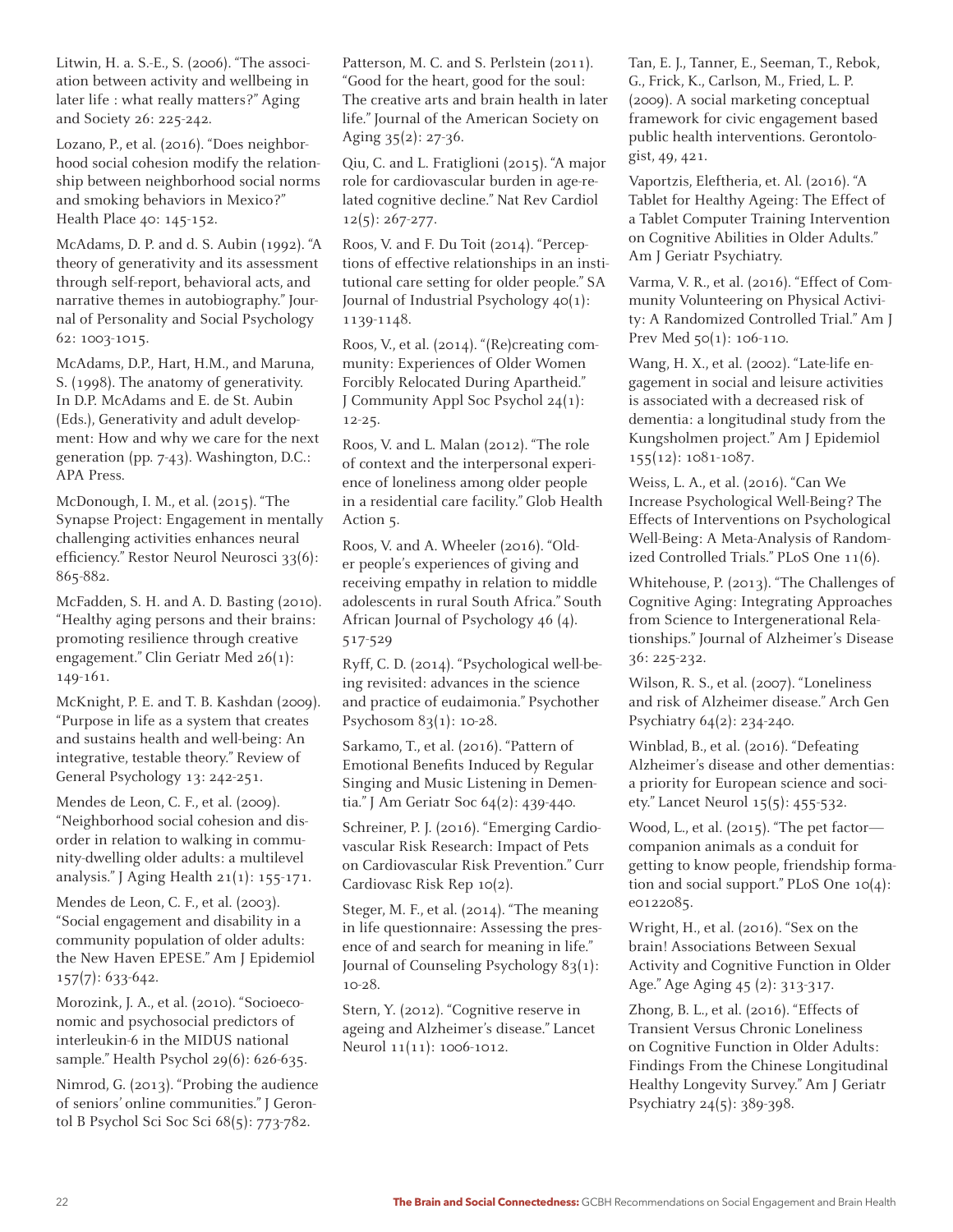| Notes: |  |
|--------|--|
|        |  |
|        |  |
|        |  |
|        |  |
|        |  |
|        |  |
|        |  |
|        |  |
|        |  |
|        |  |
|        |  |
|        |  |
|        |  |
|        |  |
|        |  |
|        |  |
|        |  |
|        |  |
|        |  |
|        |  |
|        |  |
|        |  |
|        |  |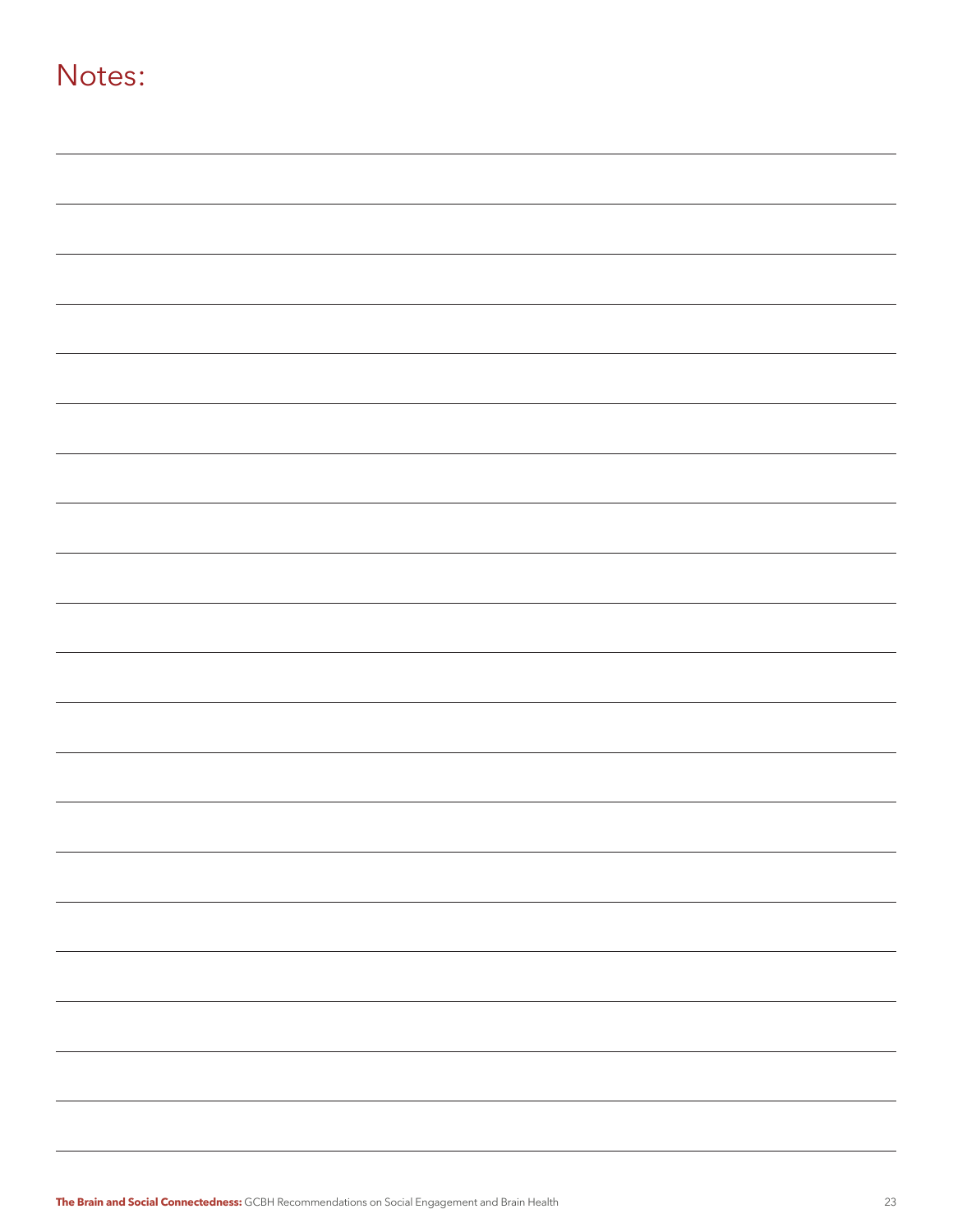| Notes: |  |  |
|--------|--|--|
|        |  |  |
|        |  |  |
|        |  |  |
|        |  |  |
|        |  |  |
|        |  |  |
|        |  |  |
|        |  |  |
|        |  |  |
|        |  |  |
|        |  |  |
|        |  |  |
|        |  |  |
|        |  |  |
|        |  |  |
|        |  |  |
|        |  |  |
|        |  |  |
|        |  |  |
|        |  |  |
|        |  |  |
|        |  |  |
|        |  |  |